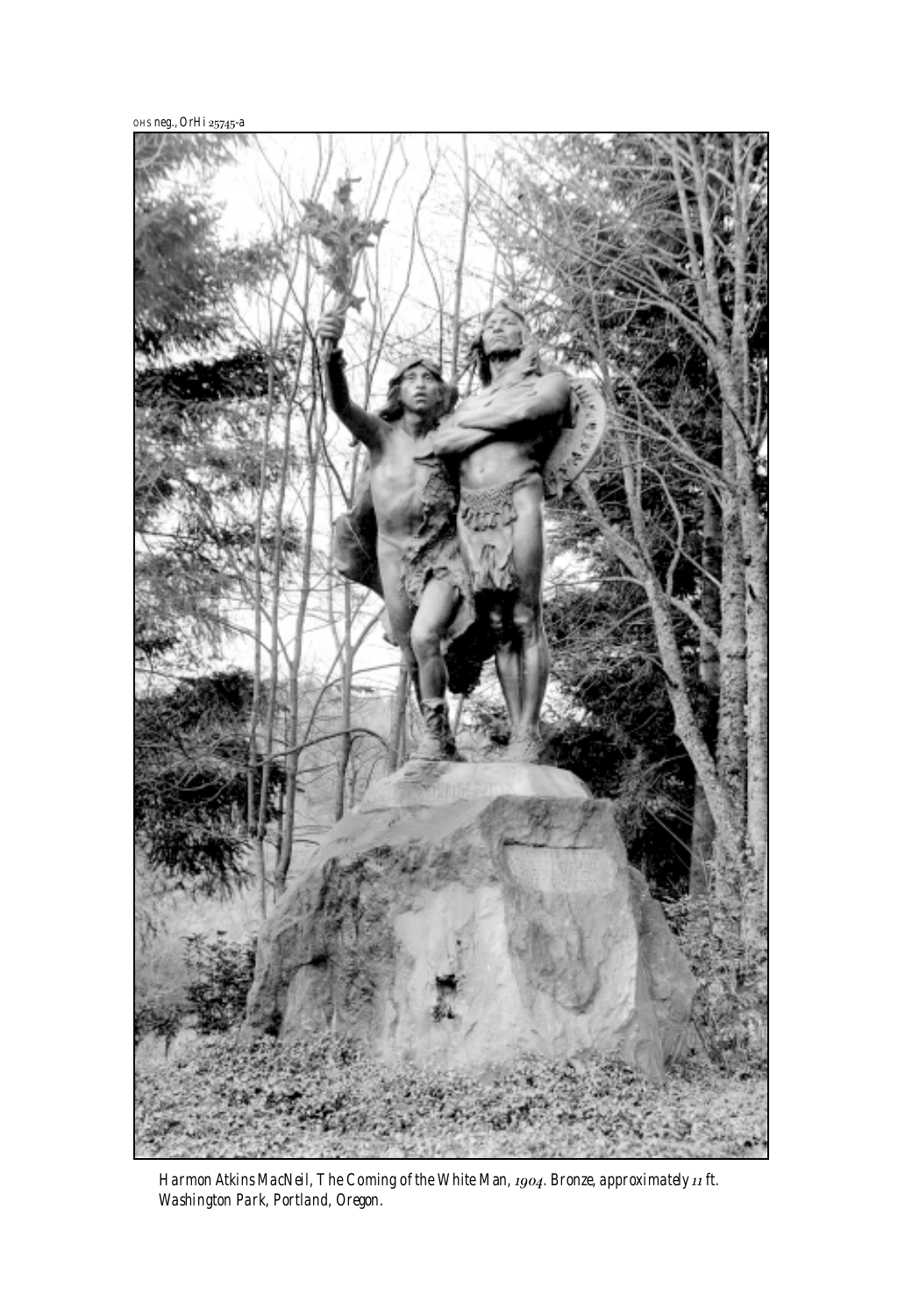## **Picturing the Corps of Discovery**

## **The Lewis and Clark Expedition in Oregon Art**

The threat of rain loomed that cloudy October afternoon<br>in 1904 as an eager crowd filled a forested knoll in Portland's<br>City Park. Embarking from carriages or scrambling up the steep<br>hill on foot, the group of well-decked in  $1904$  as an eager crowd filled a forested knoll in Portland's City Park. Embarking from carriages or scrambling up the steep hill on foot, the group of well-decked dignitaries, proud pio-MacNeil's bronze sculpture, *The Coming of the White Man*. A cornerstone in the city's nascent tradition of outdoor art, the statue of Chief Multnomah and his companion looking toward the pass through which the first white explorers floated down the Columbia was hailed by Mayor George Williams as "not the Indians of poetry or romance, but real Indians as they were when the star of empire burst upon their vision." MacNeil's proud duo began their watch to the east that day from what is now Washington Park. "[They] did not know," declared one dedicatory speech, "that before civilization's march barbarism falls, as disappears the dew before the rising sun." The lesson was clear: Lewis and Clark had brought civilization to the region.

The subject was not new. Joshua Shaw's 1850 canvas, also titled *The Coming of the White Man*, shows cowering shore-bound Natives shielding their eyes from an approaching ship engulfed in the seemingly divine light of a rising sun. Closer to home, the 1890 Portland Hotel's writing room sported a bronze frieze featuring chapters from local history, including a segment described as "Indians Watching the Landing of the Lewis and Clark Expedition." Today, the scene may court the question who "discovered" whom, but for nineteenthcentury Americans there was no doubt. With the explorers came a new order and a new day.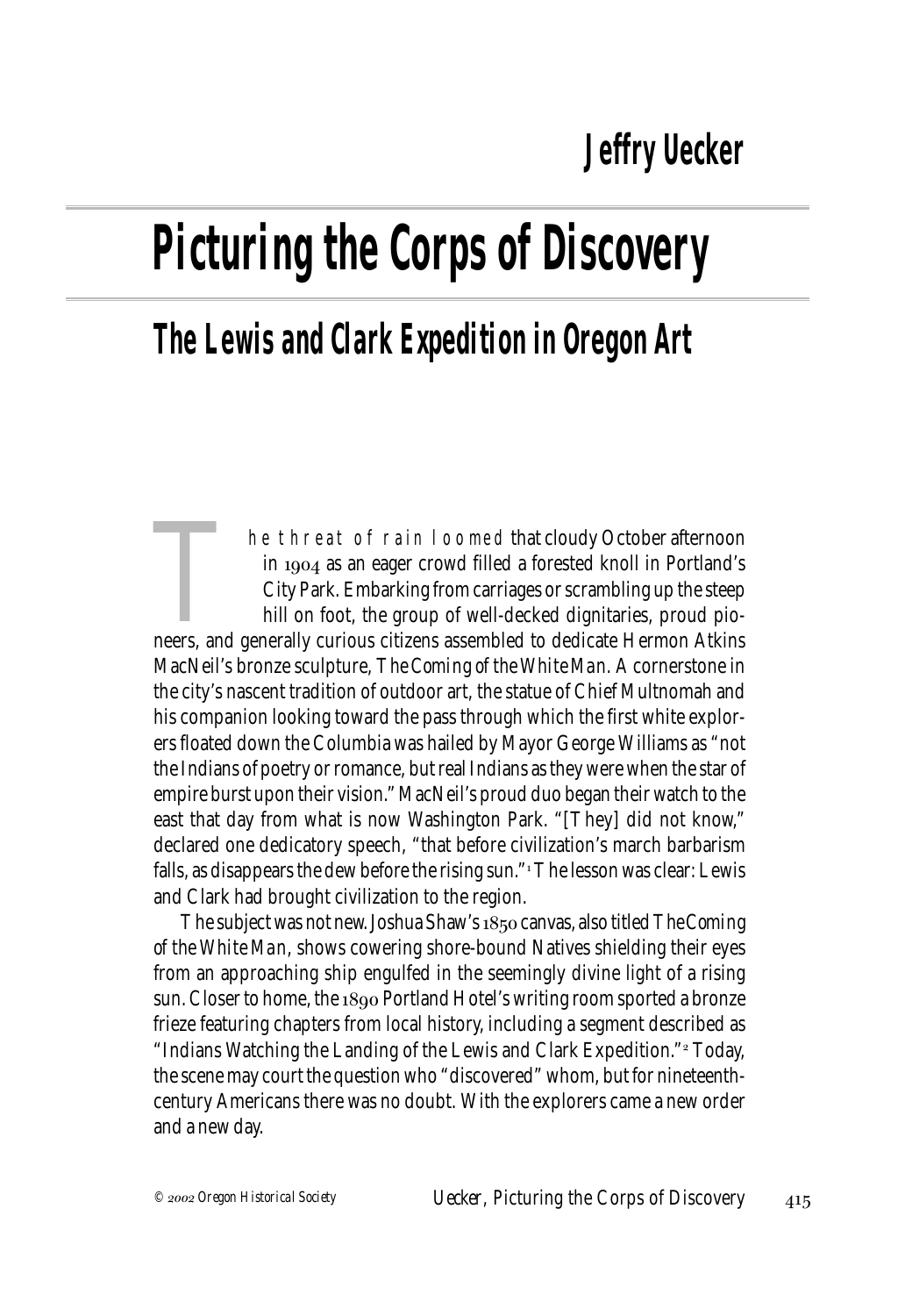Almost a century later, in December 2000, another gathering took place, again to ponder art and the first white explorers to travel down the Columbia. Assembling this time in a climate-controlled New York City meeting room, representatives of Columbia River communities met to plan a work of art, not to dedicate one. The artist was Maya Lin, known best for her provocative Viet Nam Veterans Memorial in Washington, D.C. The proposed setting for the sculptures was not one but four locations: the confluences of the Clearwater and Snake, the Snake and Columbia, and the Columbia and Willamette and the mouth of the Columbia. Much like nearly one hundred years earlier, the subject was encounters, but this time the focus was not on cultural superiority but on healing and new ways of thinking. The project would draw on Lin's strong interests in Americans Indians and environmental concerns. Speaking for Indian communities, Antone Minthorn, a member of the Confederated Tribes of the Umatilla, described the project as an opportunity "to tell . . . our part of this history." Vancouver Mayor Royce E. Pollard mused: "I guarantee . . . [it] will be controversial; it will make you think." The project, the group decided, would be completed in  $2004$  and would "be a catalyst in helping people think differently about the way we treat each other and the way we treat the earth."4 It would be titled *Confluences*.

At its most basic level, the Lewis and Clark Expedition is an account of nearly three dozen adventurers — a "Corps of Discovery" — who traversed a continent, from Missouri to Oregon, to gather information for a curious and ambitious president and public in the East. More deeply, it is a mythic tale, a story that provides meaning and relevance to experiences and life. This tale has helped shape the identity of Oregonians and Americans for almost two hundred years.

Both *The Coming of the White Man* and *Confluences* are artistic statements about a historical event. One celebrates Manifest Destiny and a conqueror's interpretation of the past; the other seeks to repair the perceived damage that has resulted from that view of history. Each tells the story of the Lewis and Clark Expedition through the artistic mirror of its own era's perspective, values, and symbols. In fact, they tell more about the time and place in which they were created than about the event itself. Dealing with themes that are as varied as their settings, each work responds to the story's mythic core — an encounter between two peoples took place that altered forever the course of each. As art, they are powerful expressions of that mythic idea.<sup>5</sup> Because of their ability to communicate both literally and metaphorically, the visual arts are one of the most effective means of defining historical events for succeeding generations. This essay will consider how that process of defining has illuminated both the Corps of Discovery's story and the shaping of Oregon culture.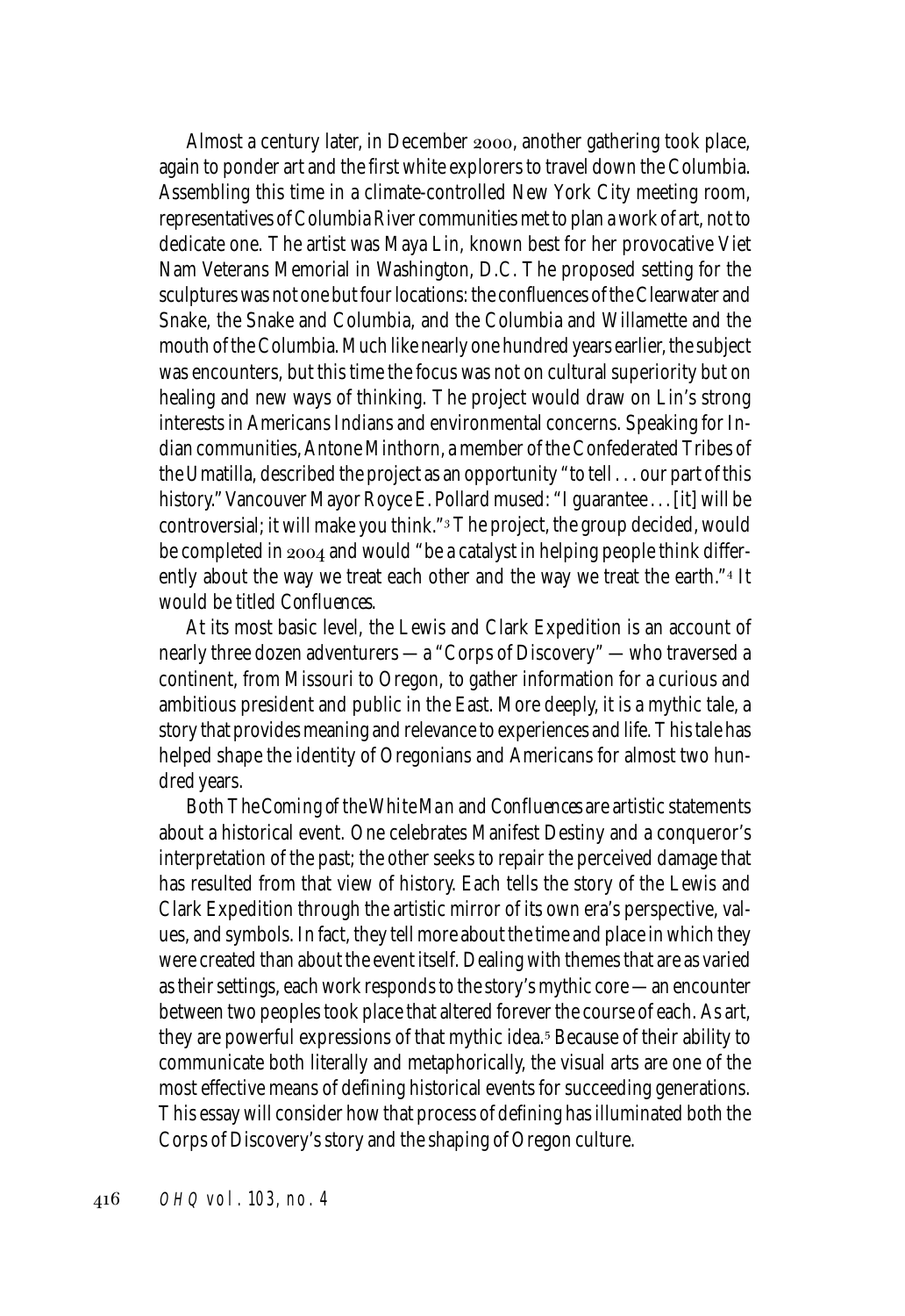© Smithsonian American Art Museum, Washington, D.C. / Art Resource, N.Y. Reprinted with permission.

*Emmanuel Gottlieb Leutze,* Westward the Course of Empire Takes Its Way, *mural study, U.S. Capitol, . Oil on canvas, ¼ x ⅜ in. (. x . cm). Smithsonian American Art Museum, Washington, D.C.*

The ideas and conclusions presented here are drawn from a national inventory of over four hundred works of art inspired by the Lewis and Clark Expedition, over seventy-five of which are from Oregon. The inventory is not a list of what is traditionally deemed "fine art." In fact, little consideration is given to the medium or aesthetic qualities of any particular piece. Rather, a work's inclusion in the inventory is determined by its cultural influence, its public reception, its endurance as a symbol of the national or regional experience, or the artist's original intentions. Although a number of the pieces included in the inventory are in private collections, most are accessible for easy viewing and can be considered public art. While selected examples are examined here to demonstrate artistic and historical connections, the entire Oregon inventory is provided as an appendix.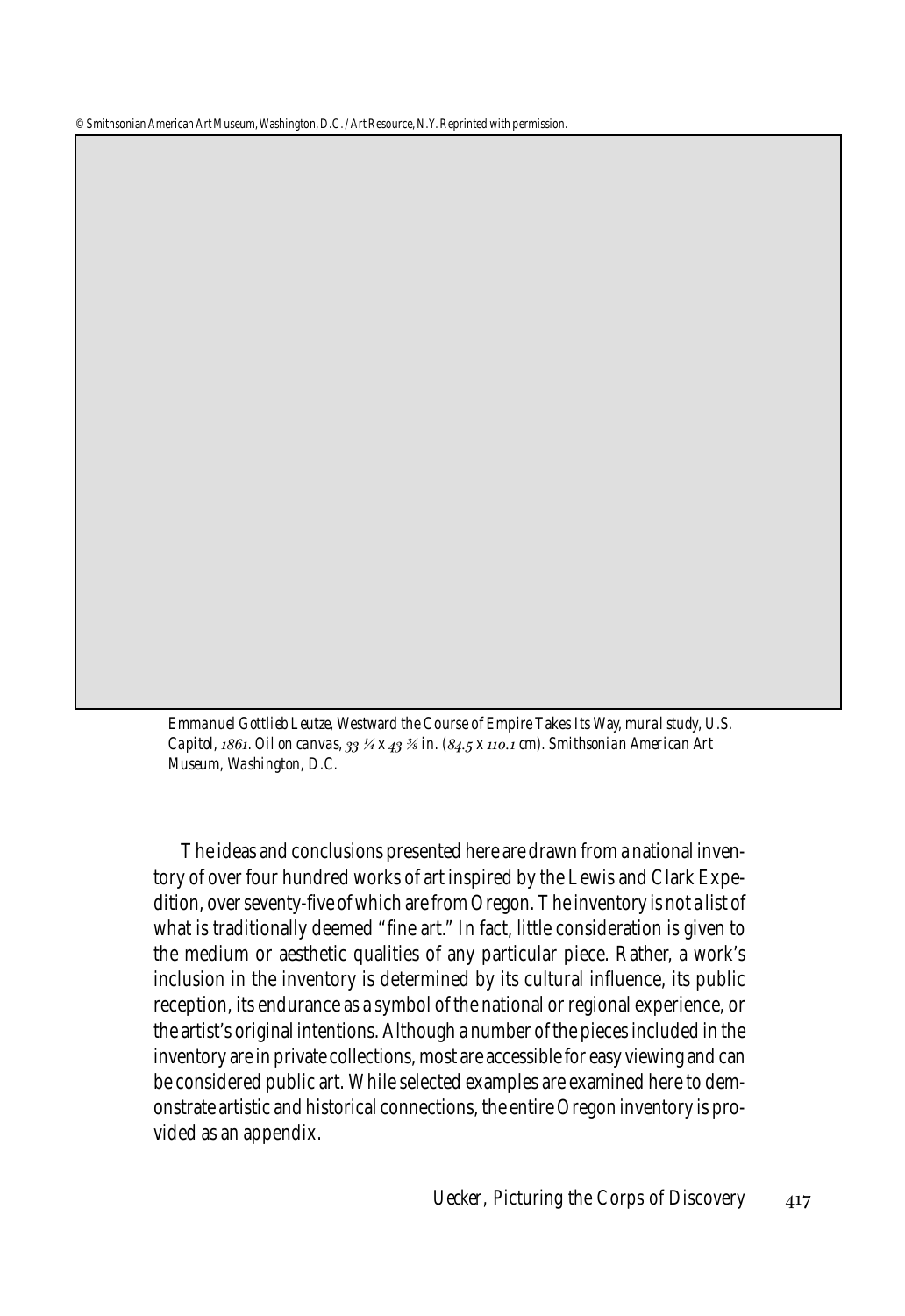*Raphael Beck, seal, from* Official Guide to of the Lewis and Clark Exposition, *. Oregon Historical Society Research Library, Portland.*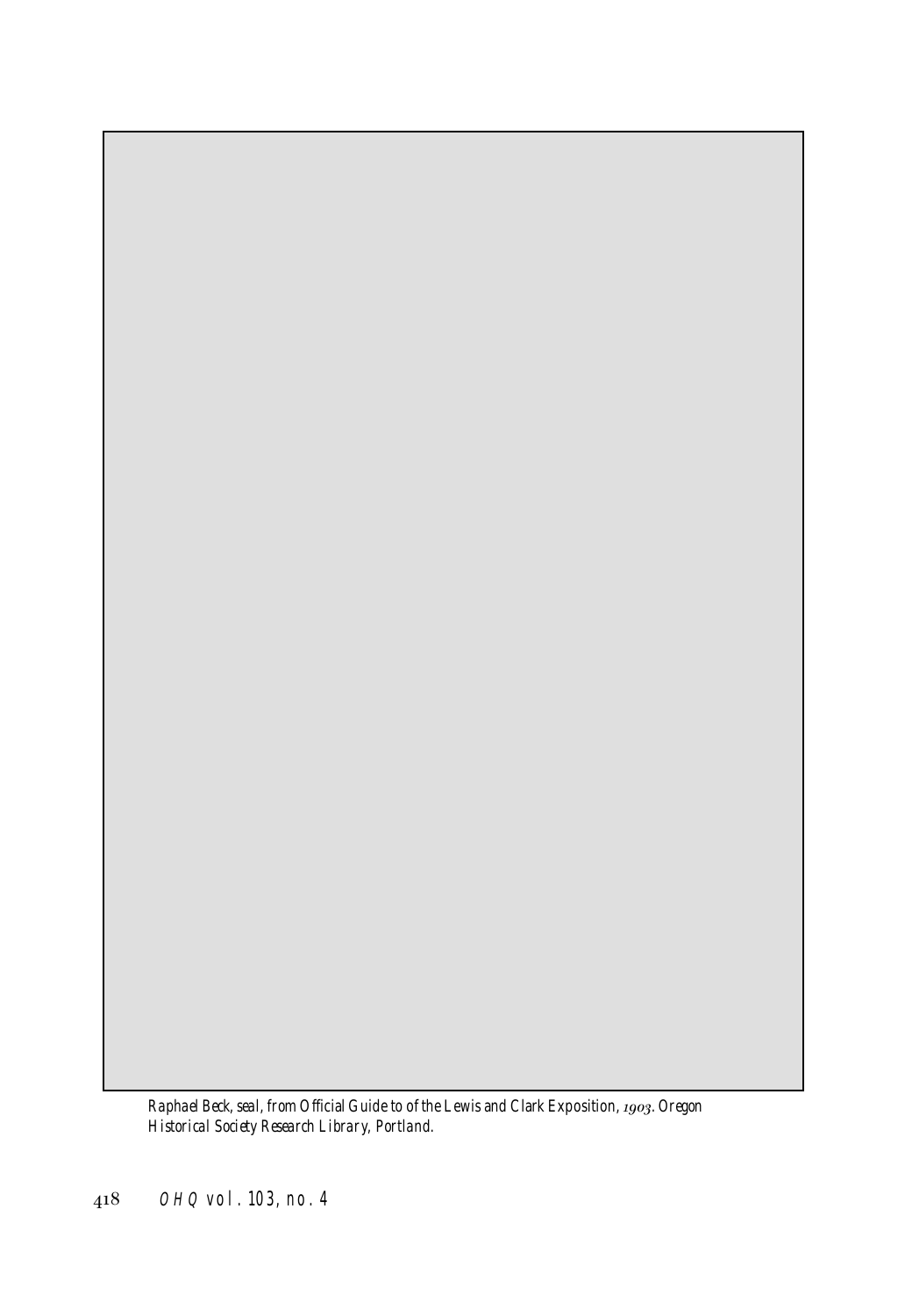*Avard Fairbanks, Lewis and Clark panel, . Bronze. West doors, U.S. Bank, Main Branch, Portland, Oregon.*

rt has always played an important part in telling the story of<br>the Lewis and Clark Expedition. Stunning objects acquired from<br>Native peoples attested to the richness and diversity of the cultures<br>the explorers encountered rt has always played an important part in telling the story of the Lewis and Clark Expedition. Stunning objects acquired from Native peoples attested to the richness and diversity of the cultures the explorers encountered on their journey. One impressive exbag that is decorated with animal figures and stylized human heads. Another is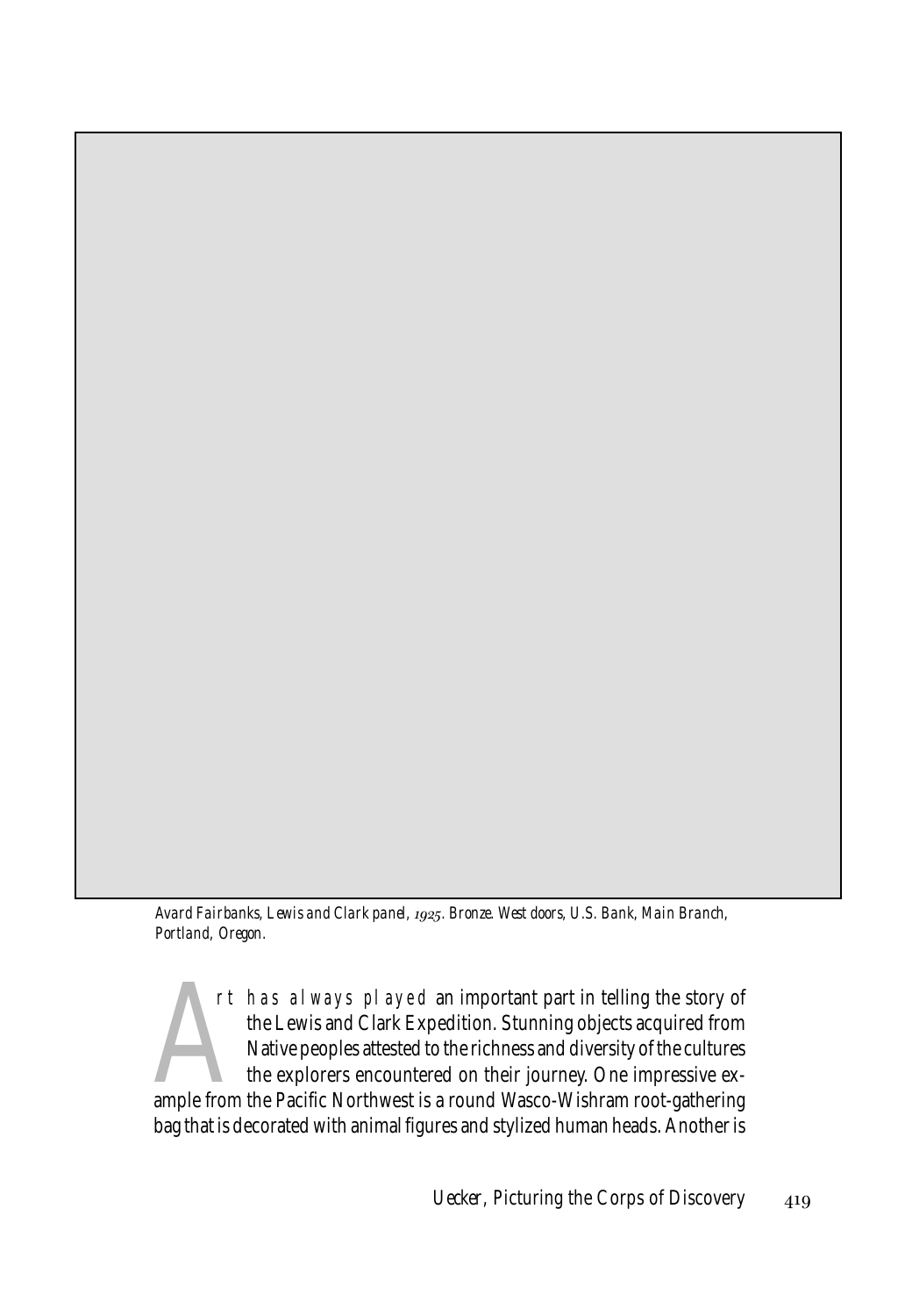*Aimee Gorham,* Scenes of Pioneers *(central panel), . Wood. Alameda School, Portland, Oregon*

*Isaka Shamsud-din,* Bilalian Odyssey, *. Oil and enamel on panel. Regional Arts and Culture Council, Portland, Oregon.*

OHQ vol. 103, no. 4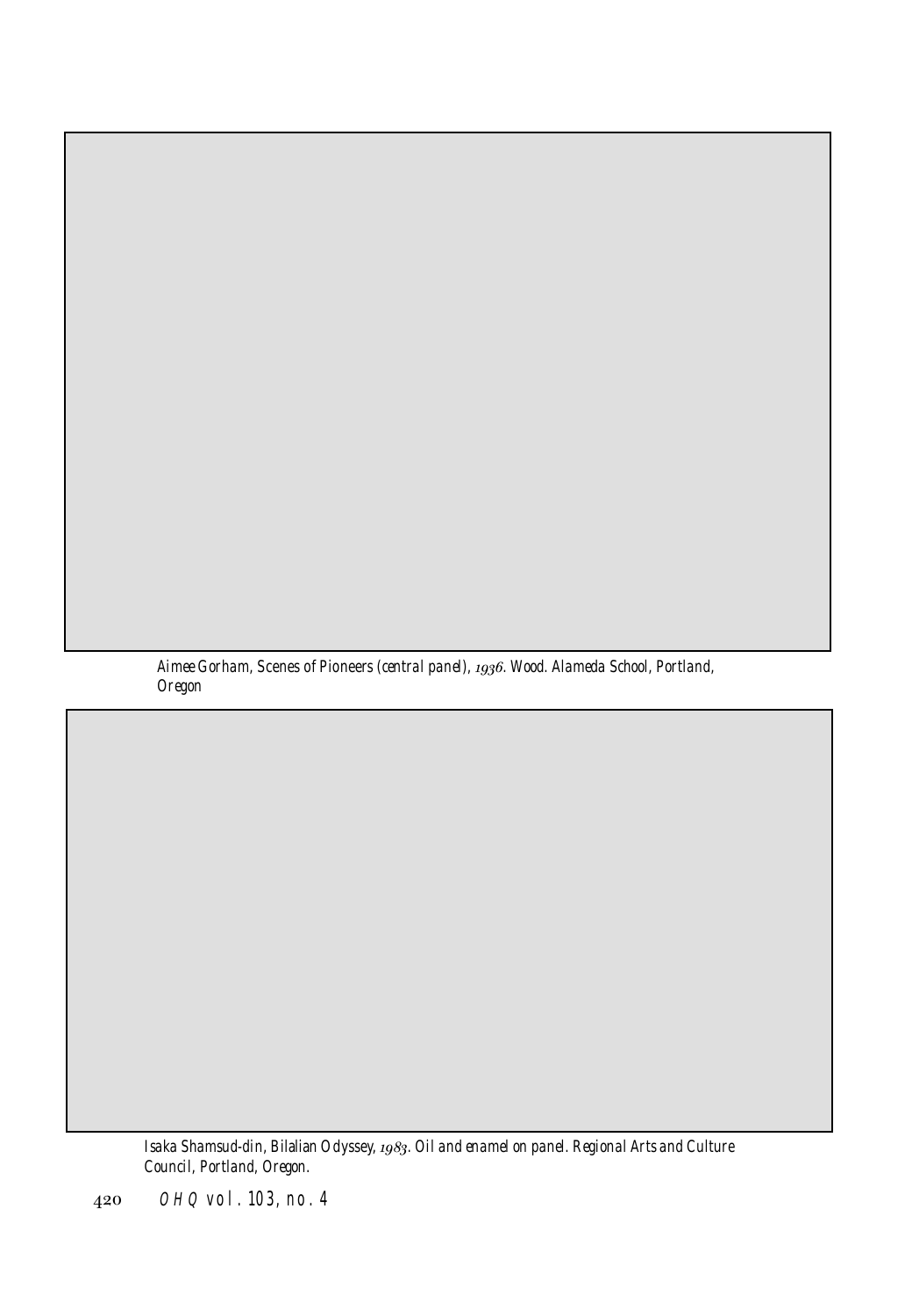*Stanley Wanlass,* Arrival, *. Bronze, ft., in. Fort Clatsop National Memorial, Astoria, Oregon.*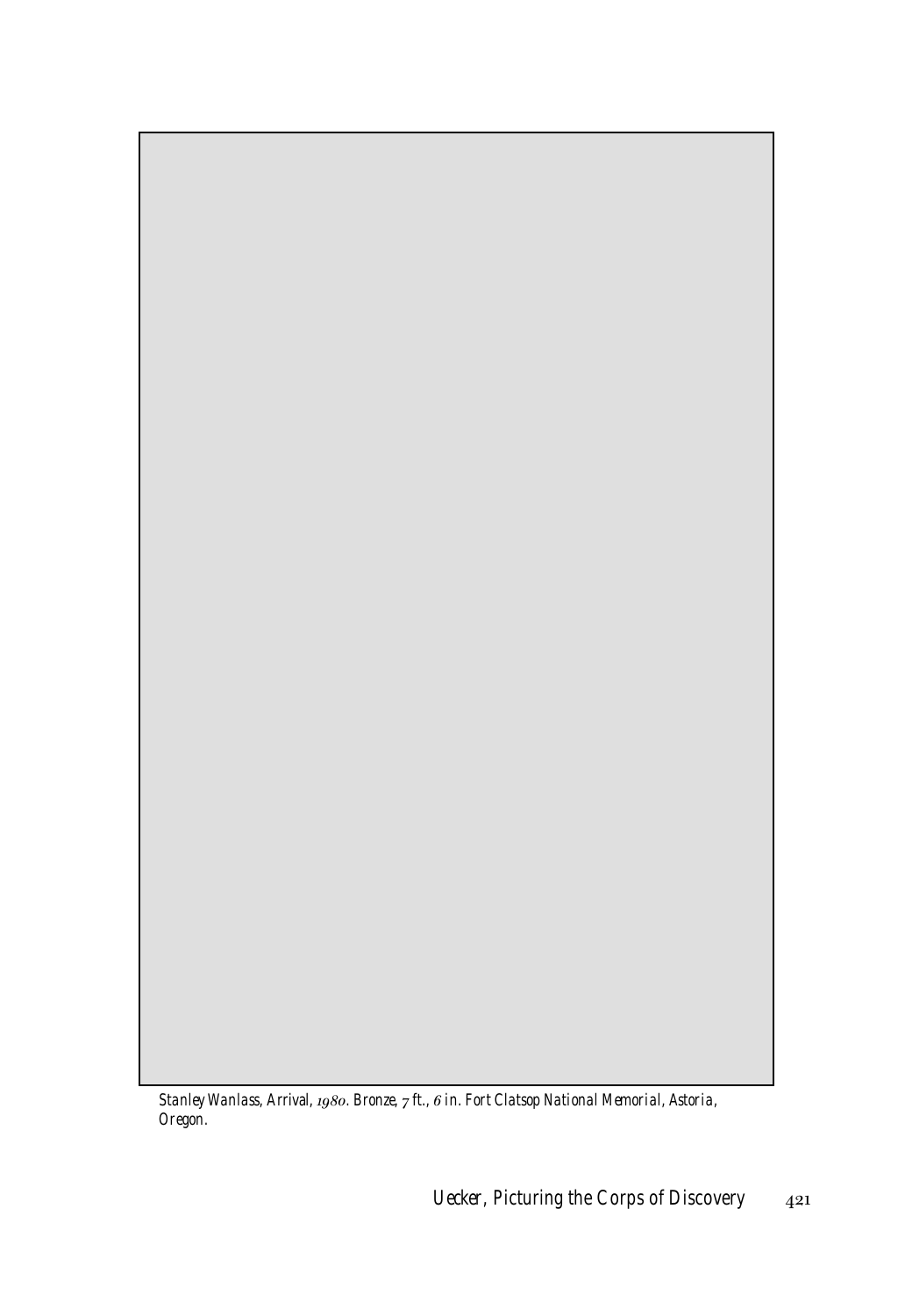an "onion dome" knob-top whaling chief 's hat that features whaling scenes and is possibly of Chinook or Clatsop origin.

The explorers themselves created art. Thomas Jefferson instructed Lewis and Clark to record their "observations . . . with great pains and accuracy, . . . entered distinctly, & intelligibly for others as well as for yourself. . . ." With Enlightenment-era fervor and inspired by a president who embodied the age, both captains illuminated their journals with drawings of plants, animals, people, and geographical marvels they encountered on their long trek to the Pacific. Those images have become emblematic not only of the explorers' personal accounts but of the expedition itself. They include some of the first representations of what is now Oregon made by individuals who are not members of the indigenous population. In some cases, the journal illustrations may be the first ever-recorded likenesses of their subjects.

For almost two centuries, these visual primary sources have endured as key interpretive material documenting the Lewis and Clark Expedition. Illustrating a myriad of publications, ranging from academic studies to coffee-table books, they hold their place alongside the work of later, more celebrated artists such as Charles M. Russell and John Clymer. Two of the subjects they sketched are among the most recognizable images in the iconography of American exploration: Lewis's elegant eulachon, also known as candlefish, and Clark's diagram picturing the Clatsop process of head-flattening. The former shows a commitment to accuracy while the latter demonstrates Lewis's ease with visual communication.

The initial artistic response to the Corps of Discovery's return in September 1806 gives the impression that the explorers' personalities and experiences would leave a permanent mark on the American historical imagination. Some of the first work produced followed the lead the two captains had set throughout their journey. Although Lewis and Clark were not trained naturalists, they had identified and collected hundreds of plant and animal specimens, adding significantly to the scientific record of North America. Artists specializing in flora and fauna were eager to add the expedition's findings to the visual register. Among the naturalist artists approached to record expedition findings was Frederick Pursh, whose *Flora Americae Septentrionalis* presents the German artist's stylized, yet intricately detailed studies of plant specimens entrusted to him by Lewis. The captain asked Alexander Wilson to document bird specimens, some of which ended up in Wilson's handsome eight-volume *American Ornithology*. Artist Charles Willson Peale, whose museum Jefferson and Lewis agreed was the best repository of expedition specimens and artifacts, gladly consented to illustrate selected animals identified on the trek.

Scientific illustrations, however, are only an early trickle of the deluge of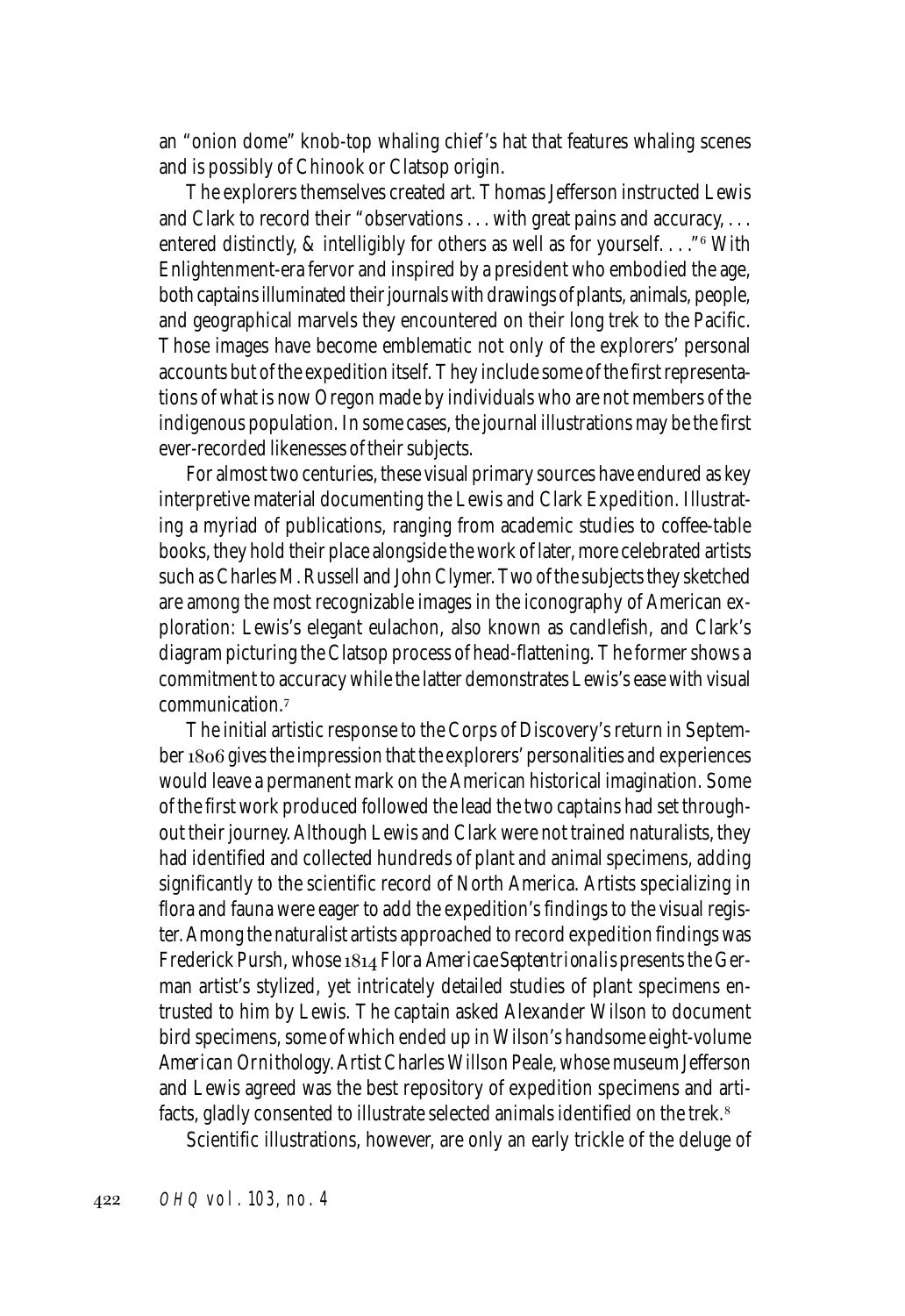*Linda Wysong,* Gorge Project — Multnomah Falls, *. Combination transfer and drawing mounted on recycled cardboard, x in. Collection of the artist, Portland, Oregon.*

artworks that would illumine and interpret the Lewis and Clark Expedition over the decades. Today, perhaps the most widely recognized images connected to the expedition are the portraits that Peale painted of Lewis in and of Clark in 1810. The portraits have appeared in illustrated studies, school texts, museum exhibits, and souvenirs and are considered to be the definitive likenesses of the two explorers.

Charles St. Mémin, a popular artist famous for his profile busts of some of America's best-known personalities, also painted portraits of the captains. Together with likenesses St. Mémin created of several Indian dignitaries that the explorers had sent to meet President Jefferson, the portraits of Lewis and Clark are favorites among students and enthusiasts of the expedition. Recalling that the young nation's republican ideals were rooted in antiquity, the profiles are rendered in the straightforward neoclassical style popular at the turn of the nineteenth century. St. Mémin depicts Lewis and Clark in everyday attire, not the Greek or Roman drapery associated with European portraiture at the time. The portraits meld America's desire to appeal to the common person with the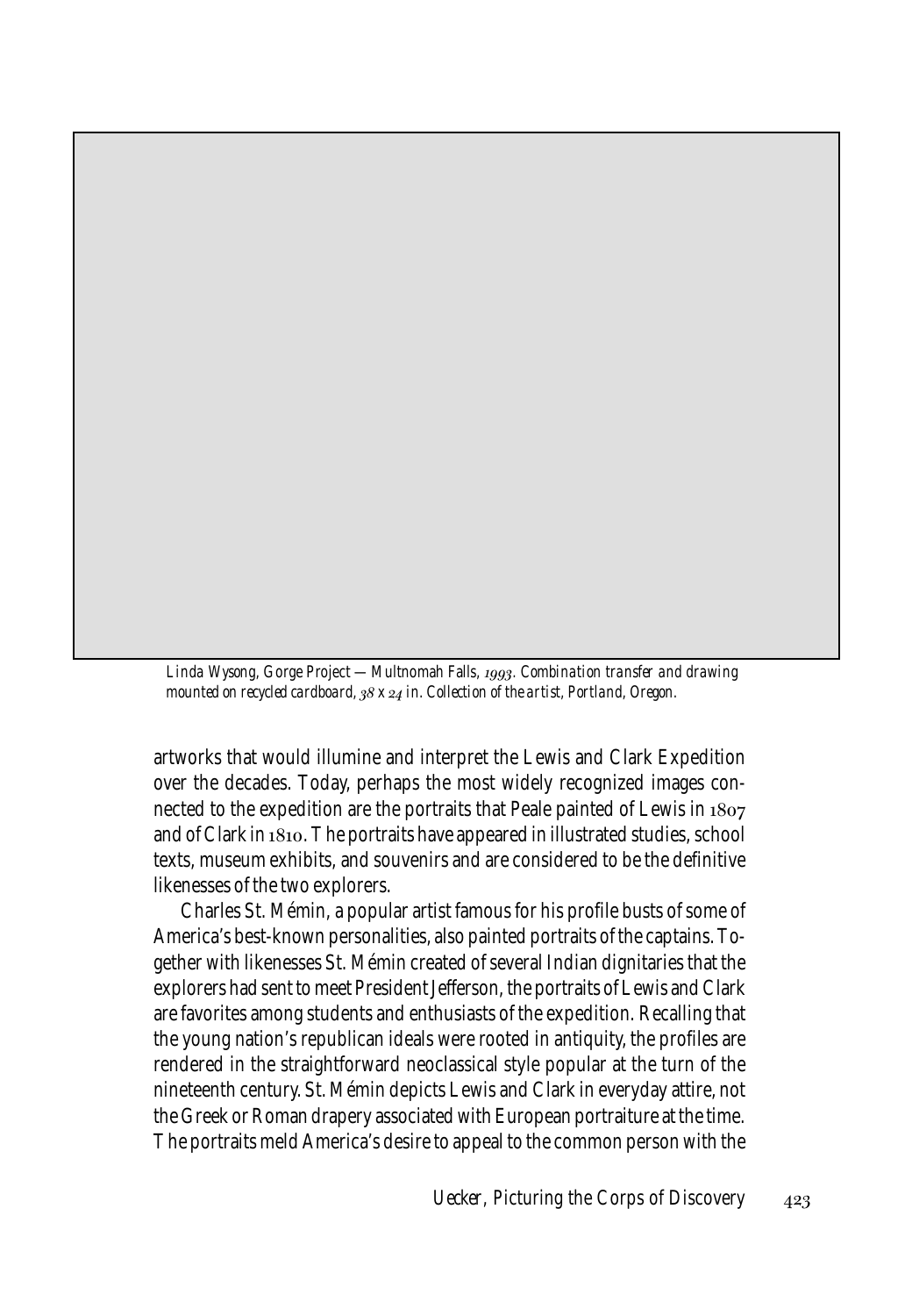authority derived from classical portraiture.

Altogether, three artists did Lewis's portrait and six portrayed Clark. These early works stand alongside a selection of more questionable images claiming to document the expedition. Perhaps most popular among these works are six whimsical engravings that grace the early editions of expedition member Patrick Gass's journal, *A Journal of the Voyages and Travels of a Corps of Discovery*, published in 1807. Gass's account featured illustrations of expedition members decked out in their finest attire encountering a capsizing canoe, a grizzly bear that looks like a friendly St. Bernard, and western Indians that appear to be members of eastern tribes. The near-comical sketches and relatively narrow report did little to encourage early serious consideration of the expedition's accomplishments.

By the mid-nineteenth century, few artists were interested in depicting the Lewis and Clark Expedition's members or adventures. Artists such as George Catlin, Karl Bodmer, and Alfred Jacob Miller followed in the explorers' wake up the Missouri River, documenting the terrain, wildlife, and indigenous populations that the Corps of Discovery had encountered. One of Catlin's most admired portraits is of Black Moccasin, a Hidatsa chief who asked the artist to pass his regards on to the captains. For the most part, however, these painters, today regarded as some of nineteenth-century America's finest, had broader agendas than to retrace a journey that had occurred twenty to thirty years before.

By mid-century, overland migrations and the railroad had become favorite themes in the rhetoric of American expansion, upstaging the Lewis and Clark Expedition.<sup>12</sup> Perhaps no work of art could better illustrate this than Emmanuel Gottlieb Leutze's energetic twenty-by-thirty-foot U.S. Capitol mural, *Across the Continent, Westward the Course of Empire Takes its Wa*y, in which the Corps of Discovery is recast as a preamble to the larger drama of nineteenthcentury American history. Executed in 1862, the mural features scouts, trappers, woodsmen, farmers, and covered wagons filled with families scrambling to catch a view of a Promised Land. By now a footnote in history's larger narrative, William Clark peers coolly and apparently unfazed from the lower right border of this icon of Manifest Destiny.

Ost artistic representations of the Corps of Discovery during the nineteenth century served either to report or to promote. By the twentieth century, not only the purposes but also the subjects and sources of expedition ar ery during the nineteenth century served either to report or to promote. By the twentieth century, not only the purposes but also the subjects and sources of expedition art broadened radi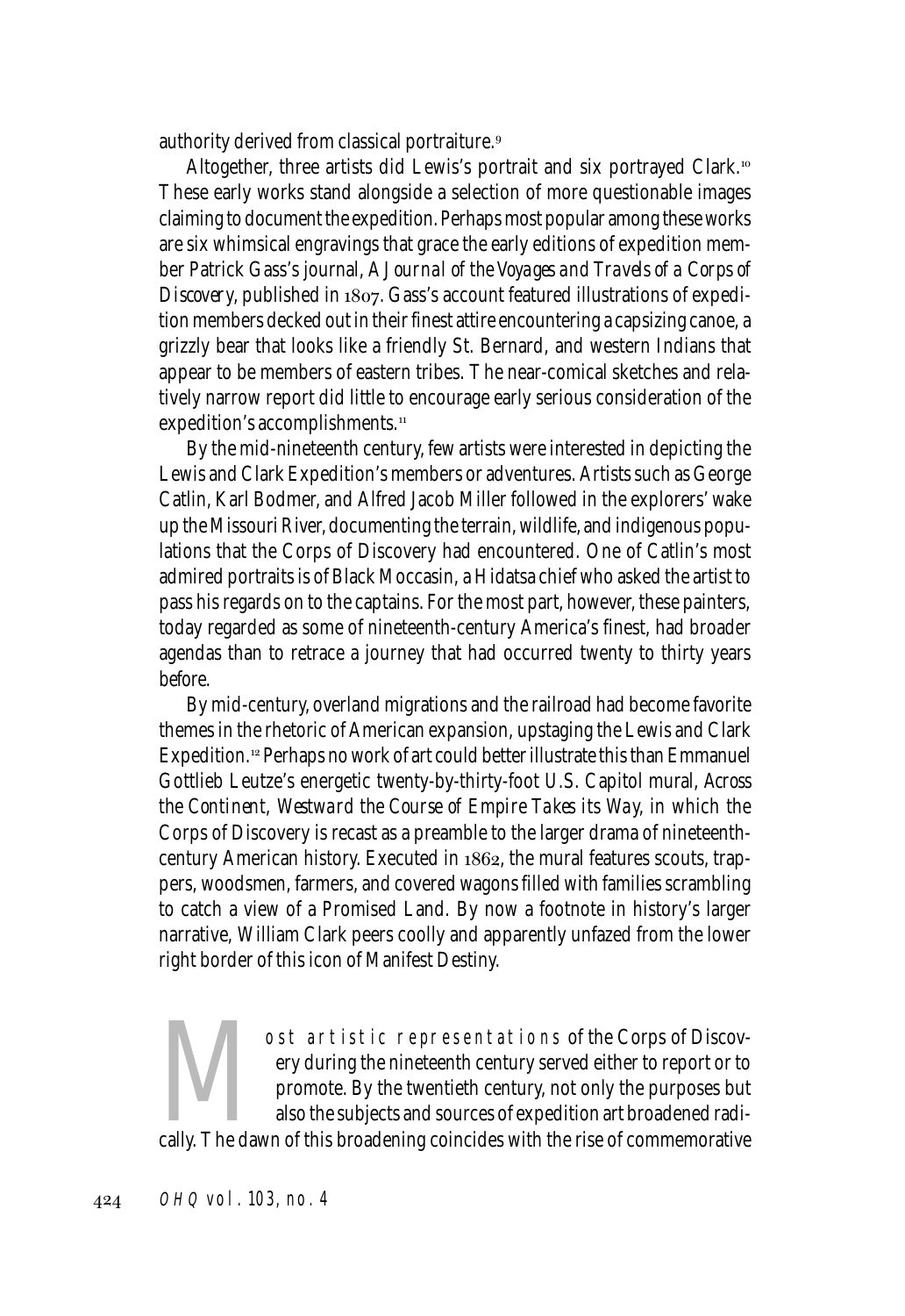art in Oregon.

The painting of historical subjects and the tradition of rendering in a heroic manner individuals and events associated with the beginnings of the United States were well established by the late eighteenth century, but it was not until the late nineteenth and early twentieth centuries that these subjects became popular in Oregon.<sup>13</sup> Nationally, the American Renaissance, which embraced European styles while frequently celebrating American subjects, provided energy in the late  $1800s$  for the creation of heroic and commemorative art. This movement, coupled with government-supported art programs and a moneyed class that was able to sustain an art community, helped foster laudatory art in Oregon. In addition, people were attracted to nostalgic reminiscing and sought inspiration from those who came before.

MacNeil's *The Coming of the White Man* was one of two monuments given to the city of Portland by Oregon businessman and politician David P. Thompson and his heirs.<sup>14</sup> At its dedication in 1904, in language consistent with American Renaissance ideals, the mayor and Thompson's descendants praised the artist for casting a tribute to "the memory of earlier days on the part of those who  $\ldots$  lived a long lifetime since the tribe of Multnomah  $\ldots$  died." In less than a year, Oregon's European-American roots would flourish at what remains the state's most spectacular artistic tribute to the Lewis and Clark Expedition, the Lewis and Clark Centennial Exposition.

y the time the Exposition opened its gates on June 1, 1905, expositions and world's fairs had become an established way to educate people about the won-ders of the age while promoting commerce and foreign trade. Of ten, th  $\gamma$  the time the Exposition opened its gates on June 1, 1905, expositions and world's fairs had become an established way to educate people about the won-ders of the age while promoting commerce and foreign trade. Of ten, they were produced under the guise of centennial in  $1876$ ; Chicago hailed Columbus in  $1893$ ,  $501$  years after his first American landfall; and St. Louis capitalized on the Louisiana Purchase centennial in 1904.16 The official name of the corporation that organized Portland's fair was The Lewis and Clark American Pacific Exposition and Oriental Fair. With emphasis on international trade, the fair's emblem drew fairgoers' attention not only to the establishment of so-called civilization in the Northwest but also to the region's place in world commerce.

Perhaps the most telling symbol of how the story of the Corps of Discovery was repackaged to fit the economic and cultural objectives of the Lewis and Clark Exposition is the fair's official emblem. Henry E. Reed, exposition secretary, described the emblem as symbolizing the arrival of the explorers at the Pacific Ocean. Escorted by the Goddess of Liberty, Lewis and Clark are pic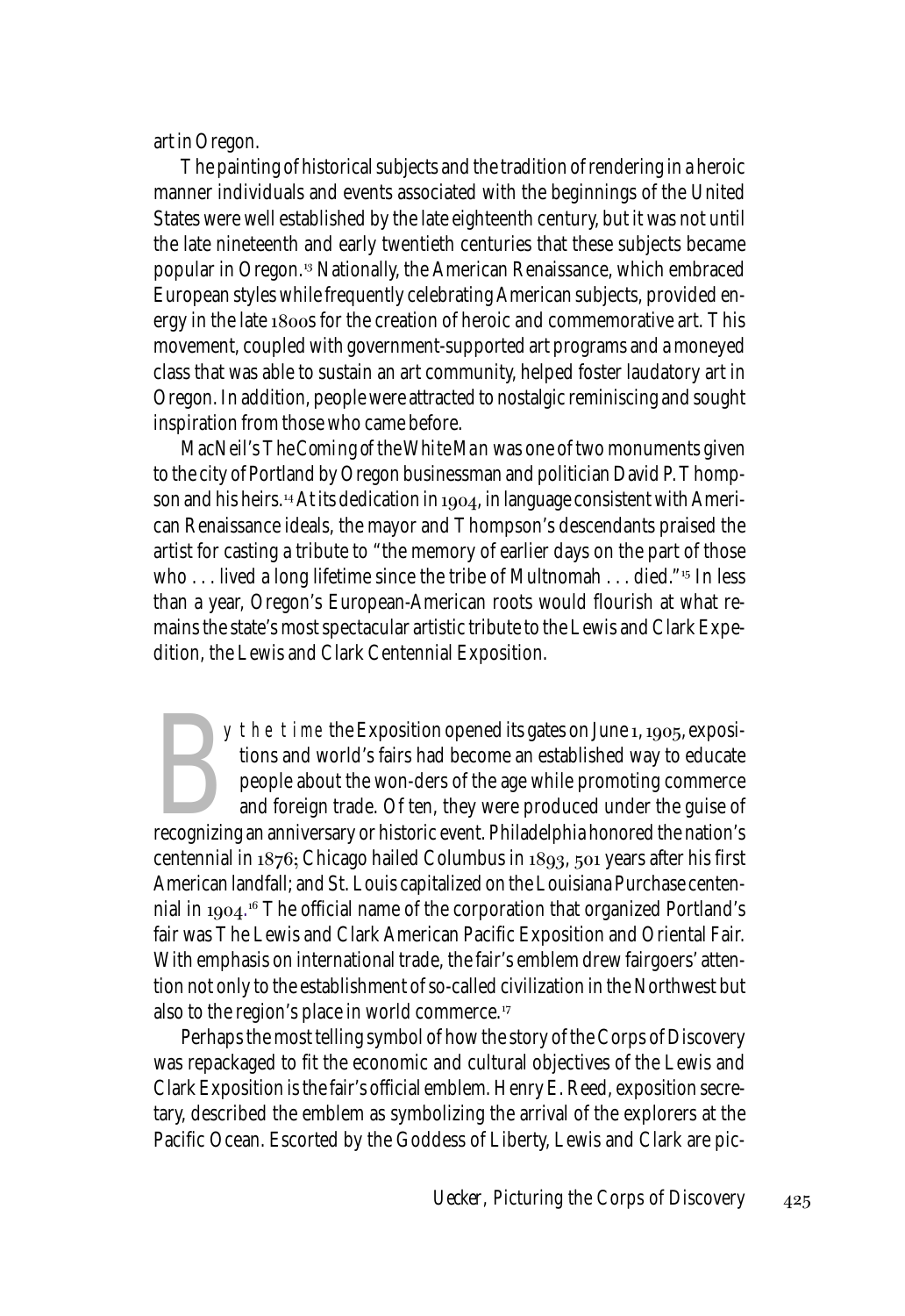*Unknown artist, expedition member being treed by a grizzly bear, 1811. Patrick Gass journal.*

tured marching toward an ocean shore and setting sun.<sup>18</sup> "The whole," remarked one weekly, "symbolizes confidence, energy, trust, and solemn wonder, and well illustrates the well-known and appropriate sentiment . . . 'Westward the course of empire takes its way.' "19

The Goddess of Liberty featured in John Gast's 1872 painting, *American Progress*, served as a model for the emblem.<sup>20</sup> One guidebook described her as ". . . floating westward through the air, bearing on her forehead the 'Star of Empire.' She has left the cities of the East far behind, crossed the Alleghenies and the 'Father of Waters,' and still her course is westward." In much the same way that she escorts Lewis and Clark toward the Pacific and the setting sun in the fair's emblem, Gast's Liberty holds the accoutrements of civilization in her hands, including a schoolbook and telegraph wire, and introduces "intelligence throughout the land."

At the Lewis and Clark Exposition, fair organizers created a Pacific Northwest wonderland. An exotic midway called The Trail sported Venetian canals and diving elk. Spanish Revival architecture recalled an earlier age of exploration. The Forestry Building — a basilica-like structure nicknamed the "Palace of Forestry" — was built with huge logs from five to six feet in diameter. A collection of fountains and statues featured exotic beasts and both historic and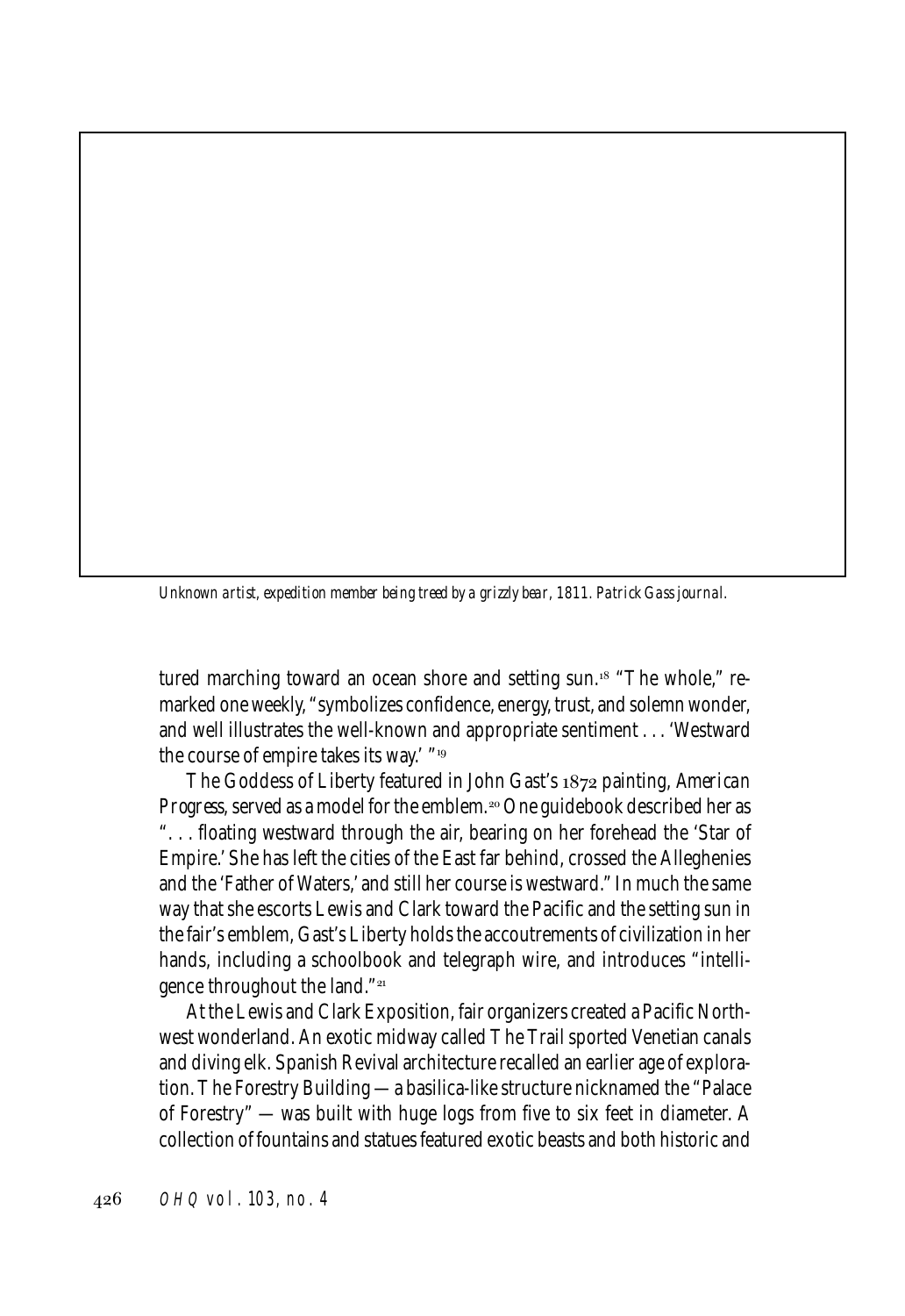fictitious scenes. One prominent exposition sculpture was Solon H. Borglum's *The First Steps to Civilization,* which showed an Indian chief clutching a Bible, his son at his side. One writer described it as "depict[ing] the Indian after contact with the white race," the youth "seeming to catch the spirit of the new day."<sup>22</sup> The sculpture represents a nineteenth-century genre of art that espoused that indigenous people must be controlled and taught the ways of "civiliza $tion.$ "<sup>23</sup>

Today, perhaps the most widely recognized work of art from the Lewis and Clark Exposition is Alice Cooper's *Sacajawea*. Originally set high on a pedestal overlooking the fairgrounds, the sculpture depicts the Shoshone woman pointing into the distance with her baby on her back. Idealized by Astorian author Eva Emery Dye in her novel *The Conquest: The True Story of Lewis and Clark*, Sacagawea was characterized as a leader in order to inspire the woman suffrage movement.<sup>24</sup> Dye believed that all women could aspire to similar heroism if they had the right to vote. Influenced by Dye's book, Cooper's romantic sculpture was the focal point of the National American Woman Suffrage Association's annual meeting, held at the fair in 1905. At the June  $6$  unveiling of the sculpture, Dye proclaimed: "Trappers had been here, traders and shipmasters had skirted these wilds, but not until mothers came was the true seed of a nation planted. And Sacajawea led them all, the dark eyed princess of the native race, the child of Asia, beckoned the white man on, toward her ancient home in the Orient."

A highlight of the unveiling was Susan B. Anthony's oration on "Women in Discovery." Casting Sacagawea as a leader of the expedition, however, had deeper implications than promoting enfranchisement for women. Comparing the statue's pose to a pioneer or explorer, the October *Lewis and Clark Journal* claimed: ". . . the 'Bird Woman' is lifted by the hands of art from the degrading characteristics which mark the features of her descendants among the Shoshone or Snake Indians of her tribe today."<sup>26</sup> This judgment was consistent with attitudes that layered European characteristics on Indians in order to admit them into the pantheon of white heroes.<sup>27</sup>

In nineteenth-century American art, the individual who was most often recruited to portray the virtues of submitting to Christianity was the Indian woman. Early images of Sacagawea as mother or leader to a Promised Land are examples of the perceived necessity that indigenous people must yield not only to European religion but also to the entire spectrum of what was deemed good about European civilization. Such images served to justify European control of American Indians as well as of the American continent as a whole, as if the land itself had acquiesced to the white American domination of the continent.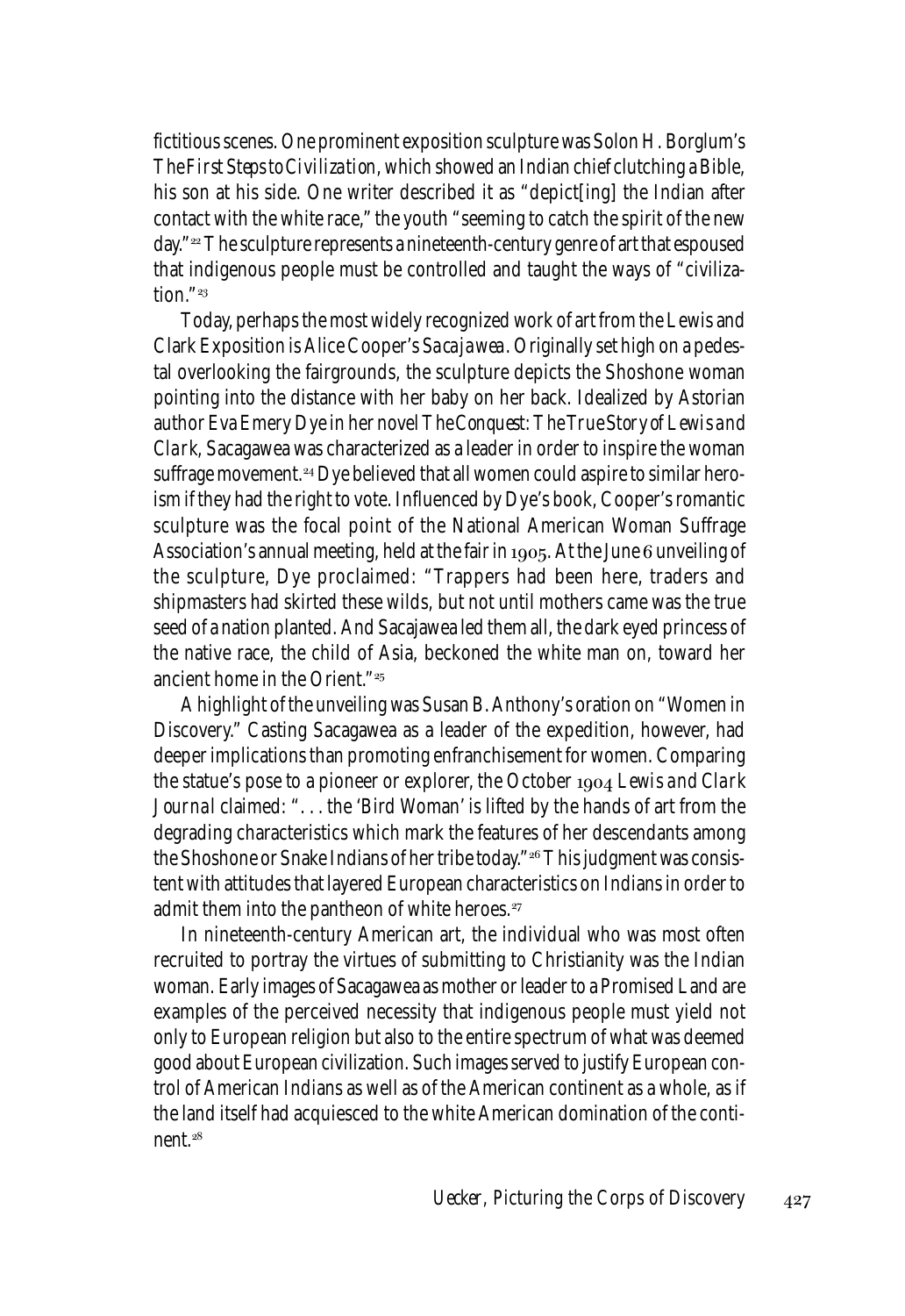OOPET's Sacajawea held a prominent position near the top of<br>the grand staircase at the Lewis and Clark Exposition. Adjacent to<br>it, straddling each side of the stairway, stood statues of Meriwether<br>Lewis and William Clark. the grand staircase at the Lewis and Clark Exposition. Adjacent to it, straddling each side of the stairway, stood statues of Meriwether Lewis and William Clark. The rendering of Lewis, by Charles for wonderment or admiration had been discovered." Recalling an Old Testament prophet, Frederick Wellington Ruckstuhl's Clark was described as possessing the "equable temper of a lawgiver."<sup>29</sup> The idealization of the explorers in Oregon art had begun.

To see the significance of this, it is necessary to look once more at the national scene. In nineteenth-century American art, the successors of early European maritime explorers were scouts and pioneers, and one of the most popular was Daniel Boone. In many works of art, Boone is shown leading people or pointing the way, a depiction borrowed from well-known portrayals of Columbus such as Emmanuel Leutze's *The Departure of Columbus from Palos in .* These renderings are not unlike much earlier images of Moses gesturing toward the Land of Canaan.<sup>30</sup> In Oregon art, the duty of leading civilization to a new land is left to the Corps of Discovery. Although Sacagawea is shown pointing the way as often as Lewis and Clark are, her role is limited to being a guide for the explorers. When Lewis and Clark are shown in the lead, the implication is that they are escorting America to a new Promised Land. While such depictions are popular in art about the expedition throughout the United States, especially along the trail route, the statues of Sacagawea and Lewis and Clark at the Exposition introduced themes in Oregon art about the expedition that would carry well into the twentieth century.

By , when Cooper's *Sacajawea* was moved to Portland's Washington Park, the myth labeling the heroine as leader was so established that one popular journal, the *Spectator*, was secure in proclaiming that the monument had been erected to one "who led Lewis and Clark in safety through the Oregon Country."<sup>31</sup> In 1925, Avard Fairbanks felt confident enough to include a rendering of Bird Woman in one of the eight panels he designed to adorn the bronze doors of the U.S. Bank building in downtown Portland. With her back toward the viewer, Sacagawea is pictured walking in front of the two famous explorers as she resolutely escorts them to the Pacific. Seven years later, Leo Friedlander's thirteen-foot-high marble relief of Sacagawea pointing the way west for Lewis and Clark was installed in front of the new state capitol. By  $1988$ , she was still described in one Capitol souvenir booklet as "the Indian woman who guided Lewis and Clark."

The leadership role of the two captains, however, was clear to those who saw the June 1, 1905, *Oregon Journal* celebrating the exposition's grand open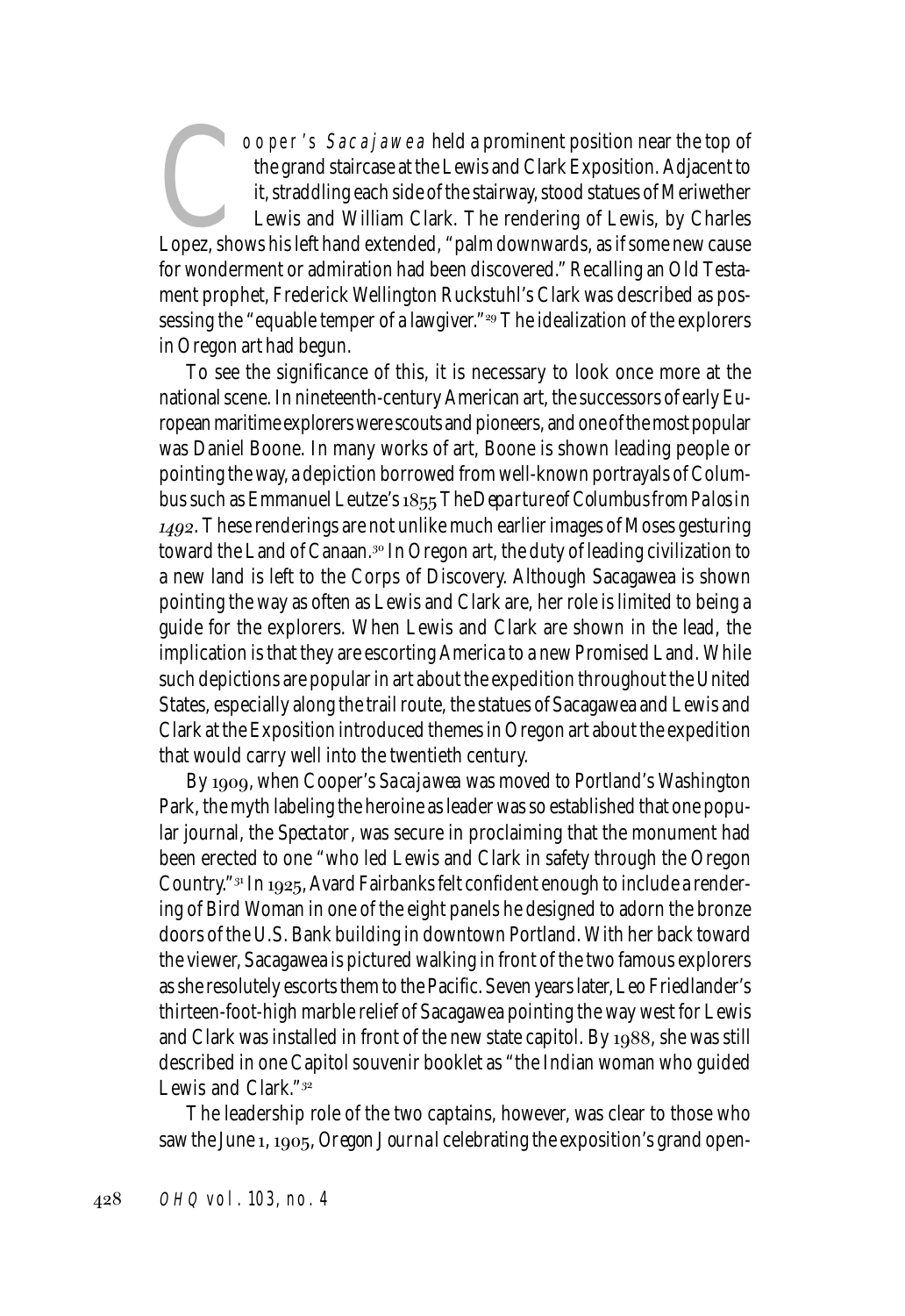ing. With a full-page illustration, the paper featured the two pathfinders overlooking the fairgrounds from Portland's West Hills. As they survey the festive scene, they point eastward, toward the activity and, this time, the rising sun. The image of the explorers pointing the way is found on the  $1926$  Astoria Column, where either Lewis or Clark is standing in a canoe pointing west. On the memorial to Samuel Hill, erected in  $1932$  at the Portland Women's Forum Park near Corbett, Alonzo Victor Lewis's panel, *Lewis and Clark Arrive Columbia River*, shows them pointing down the Columbia River toward the setting sun. Frank Schwarz's  $1938$  Oregon Capitol mural — one of four large canvases decorating the building's rotunda — depicts the Corps of Discovery portaging canoes at Celilo Falls on the Columbia. In the scene, while most members are either resting or busy with the boats, Lewis and Clark are pictured in the center of the composition talking, one of them gesturing westward.

Whereas most Oregon renditions of Lewis and Clark pointing the way appeared in the first half of the twentieth century, it may not be coincidental that so many were created during the Great Depression. With the increased popularity of the Corps early in the century, the expedition came to represent certain traditional American values, including ingenuity, bravery, and fortitude — values that proved to be particularly inspirational in the  $1930s$ . To many, the recent frontier era represented opportunity and renewal, and art about frontier subjects — including explorers, scouts, and pioneer families — often sent the message that civilization marches on through the wilderness of deprivation to the promise of a better life.

Two Oregon works, one funded by the government and the other by a corporation — demonstrate this well. At Portland's Alameda Elementary School, a series of attractive inlaid wood murals greets visitors inside the front door. Panels featuring fairly stereotypical images of Native people, complete with corn, buckskin, and feathers, flank the entryway to the gymnasium. The central panel, however, shows Lewis and Clark at the crest of a mountain. To their left is Sacagawea peering beyond the picture's edge toward an uncertain future. To their right is a family, civilization's representatives, led by the explorers. A rainbow, a Biblical symbol of hope, shelters the entire assembly. Reminiscent of Leutze's earlier depiction of pioneers trying to reach a promised land, the 1936 Works Progress Administration mural is underscored with encouraging words from an era of economic deprivation to America's future generations: "And we shall leave to the next generation a world, which because of our efforts, has become a better place in which to live."

Though completed before the 1929 stock market crash, Fairbanks's U.S. Bank door panel showing Lewis and Clark was created to inspire hope, if not to stimulate private enterprise, during the Depression. In an advertisement in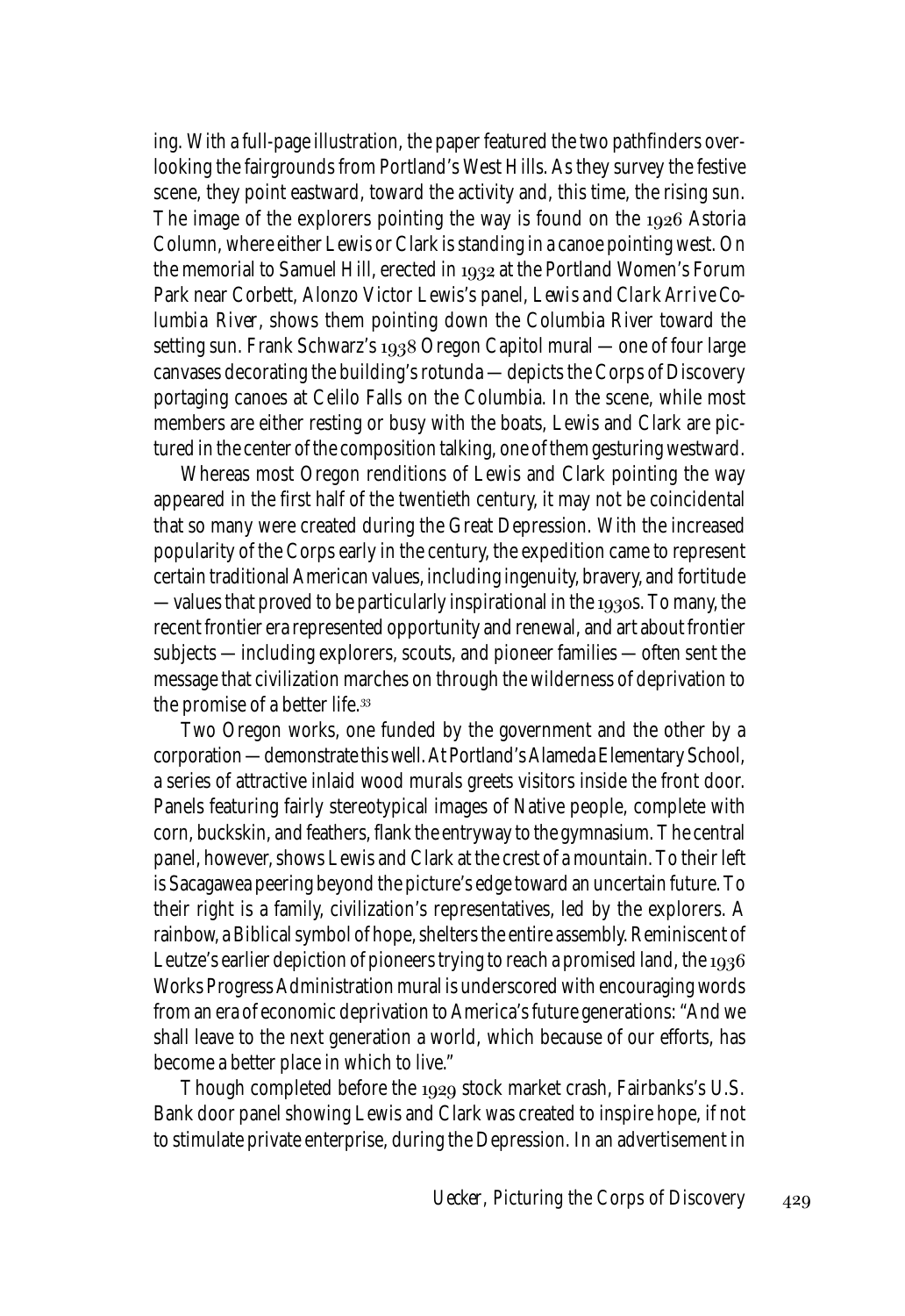which the panel is bracketed by drawings of MacNeil's *The Coming of the White Man* and Cooper's *Sacajawea* the following words, titled "From Stress Emerges Progress," separate the image from a list of branch banks:

Pioneer days were days of dark discouragement. Every year was a "depression" year. But American courage, American determination won out. . . . That same spirit will triumph over today's stresses. New economic frontiers will be explored, mapped and won over to prosperous progress. The United States National . . . stand[s] pledged to render constructive help in that great challenging development.<sup>34</sup>

fter the 1930s, only a small number of Lewis and Clark subjects<br>appear in Oregon art until the end of the century. Surprisingly, the<br>expediton's sesquicentennial in the mid-1950s yielded little artis-<br>tic response to the e fter the 1930s, only a small number of Lewis and Clark subjects appear in Oregon art until the end of the century. Surprisingly, the expediton's sesquicentennial in the mid-1950s yielded little artistic response to the event. In fact, just two examples from the era marginal at best. The iron-fenced Salt Cairn Memorial in Seaside and the reconstruction of Fort Clatsop at Astoria are sincere attempts to re-create lost vestiges of the Corps' brief presence on the Oregon Coast. These structures may be the fruits of painstaking research and skilled craftsmanship, but they reveal more a concern for historic architectural *veritas* and didactic replication than for interpreting the significance of the expedition at its 150th anniversary. The 1959 Oregon Centennial's output was even less prolific. While a handful of significant public works of art around the state featured Oregon Trail themes, few centennial pieces dealt with other major chapters in the state's history, including the Lewis and Clark Exposition.

Nationally, the most widely viewed artistic tributes to the Corps of Discovery in the 1950s were a sesquicentennial postage stamp and a  $1955$  B-movie starring Charlton Heston, Fred MacMurray, and Donna Reed.<sup>35</sup> It appears that only after the nation gained practice from highly publicized, sensationalistic anniversary celebrations such as the .<sup>s</sup>. Bicentennial would the explorers receive the kind of artistic tributes to which we are accustomed today. What did emerge in Oregon between  $1940$  and  $1980$  was a limited, yet eclectic assortment of art. The variety of media, styles, and locations of this small collection demonstrates that the Corps of Discovery had become well-established in the minds of Oregonians by mid-century. Examples include a 1941 terra-cotta relief of the explorers above the doorway at The Dalles High School and a 1980 welded steel-wire sculpture called *Sacajawea* at Breaker's Point in Cannon Beach, which features Sacagawea, Lewis, Clark, and York. Both pieces represent a tradition of focusing on an early historical event as a source of local pride.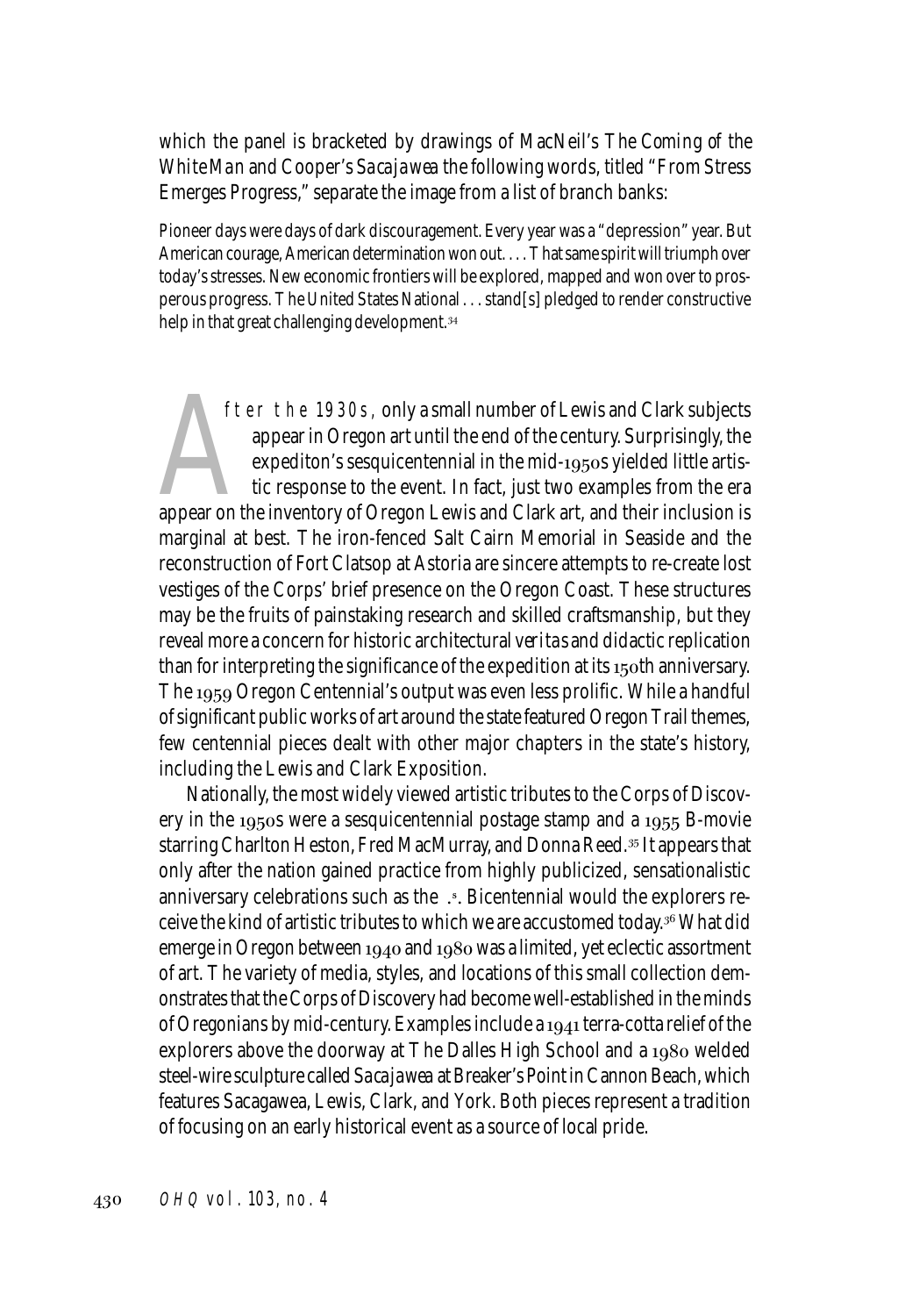

*Alice Cooper,* Sacajawea, *. Bronze. Washington Park, Portland, Oregon.*

*Uecker,* Picturing the Corps of Discovery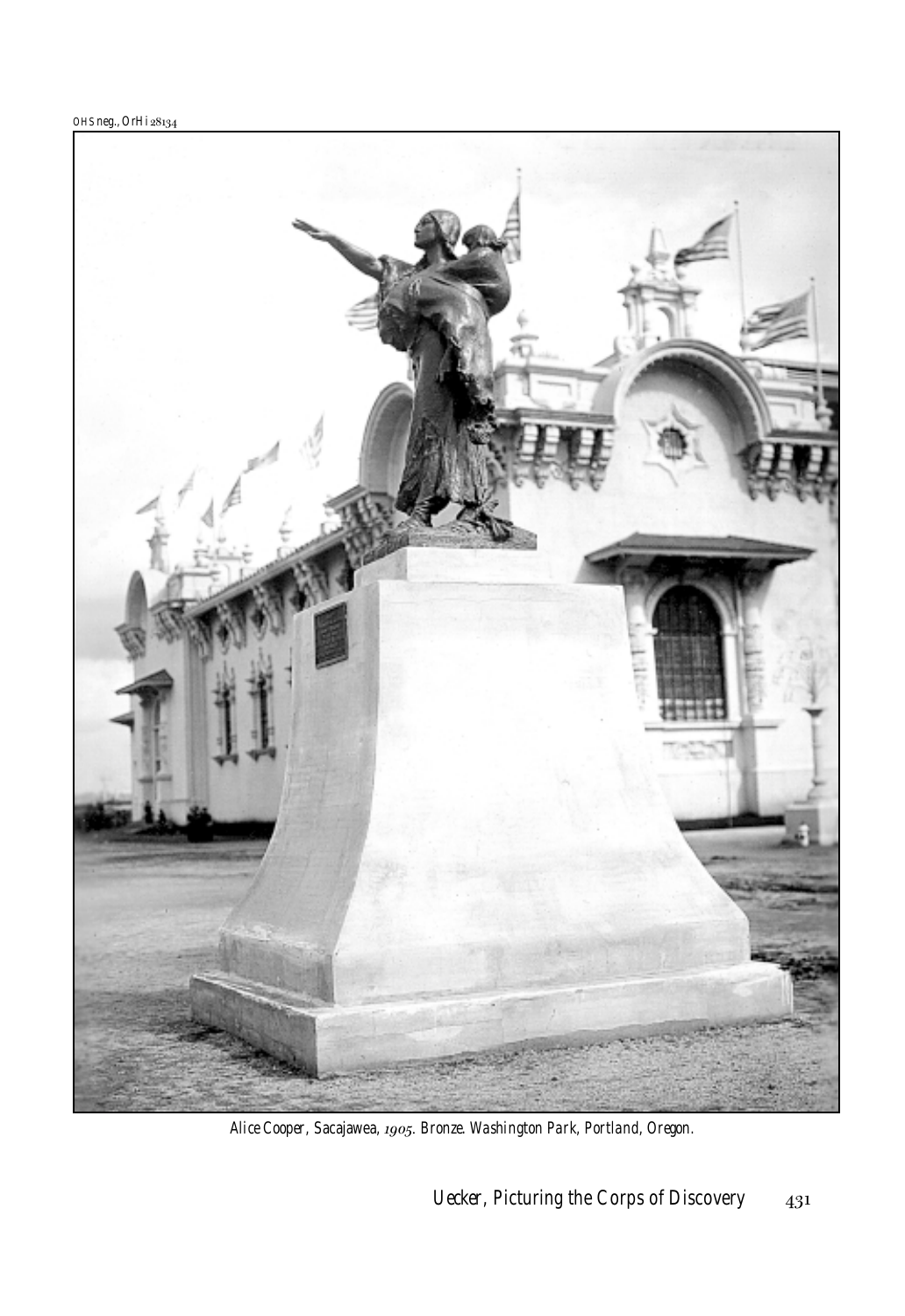Created in  $1963$ , another work from this era is also worth noting. Oregon historian and journalist Stewart Holbrook relished in challenging established institutions as well as sentimental interpretations of history. In his *Lewis and Clark Return/The Oregon Trail Revisited*, his alter ego, "Mr. Otis," makes a humorous and biting comment about the pioneer myth versus the pioneer legacy as he shows a bewildered Lewis and Clark on a "trail" lined with billboards. Commemorating milestones in their communities' histories, The Dalles and Cannon Beach sculptures bear witness to the role the Lewis and Clark Expedition has played in shaping community identity. The Holbrook piece illustrates an increasing regional practice of employing the Lewis and Clark Expedition as a social emblem. These examples anticipate the significant, parallel paths Oregon art about the expedition took during the last two decades of the twentieth century, an era that witnessed a virtual renaissance of such art.

John L. Allen speaks of two images, the "literate elite" and the "folk," when describing early collective understandings of the significance of the Lewis and Clark Expedition.<sup>37</sup> In a sense, these categories can be applied to artistic responses to Lewis and Clark in Oregon over the last quarter century. In this case, the terms "academic" and "popular" may better define the incentives and results of the recent resurgence in expedition art.

In 1962, Donald Jackson published his celebrated *The Letters of the Lewis and Clark Expedition*, which was revised and expanded in 1978. This was followed by Gary E. Moulton's 1983-2001 edition of *The Journals of the Lewis and Clark Expedition*, the first since Reuben Gold Thwaite's in 1904. These two scholarly landmarks, along with dozens of books and periodicals such as the Lewis and Clark Trail Heritage Foundation's *We Proceeded On*, published since  $1974$ , have resulted in a flood of expedition scholarship.  $38$  As James Ronda observed, "the expedition bookshelf grew to hold lively volumes on natural history, geography, language, and relations with native people." 39 Ronda could have easily added ethnic studies and the environment. All of these subjects have been represented in American art about the expedition in recent years.

This awakening of Lewis and Clark studies took place within a larger context shaped by movements in American society and the world of art. The Civil Rights Movement of the 1960s and 1970s and an increasingly diverse population encouraged Americans to seek a multicultural approach to education, legislation, and the arts. The U.S. Bicentennial, which ignited a wave of patriotism that carried into the  $1980s$ , and an increasingly media-based, visually oriented society combined to encourage tradition, realism, and sensationalism in artistic interpretations of history.<sup>40</sup> A questioning of Modernism, increased focus on the power of art to influence attitudes about society and the environment, and experimentation with new technologies served to catalyze an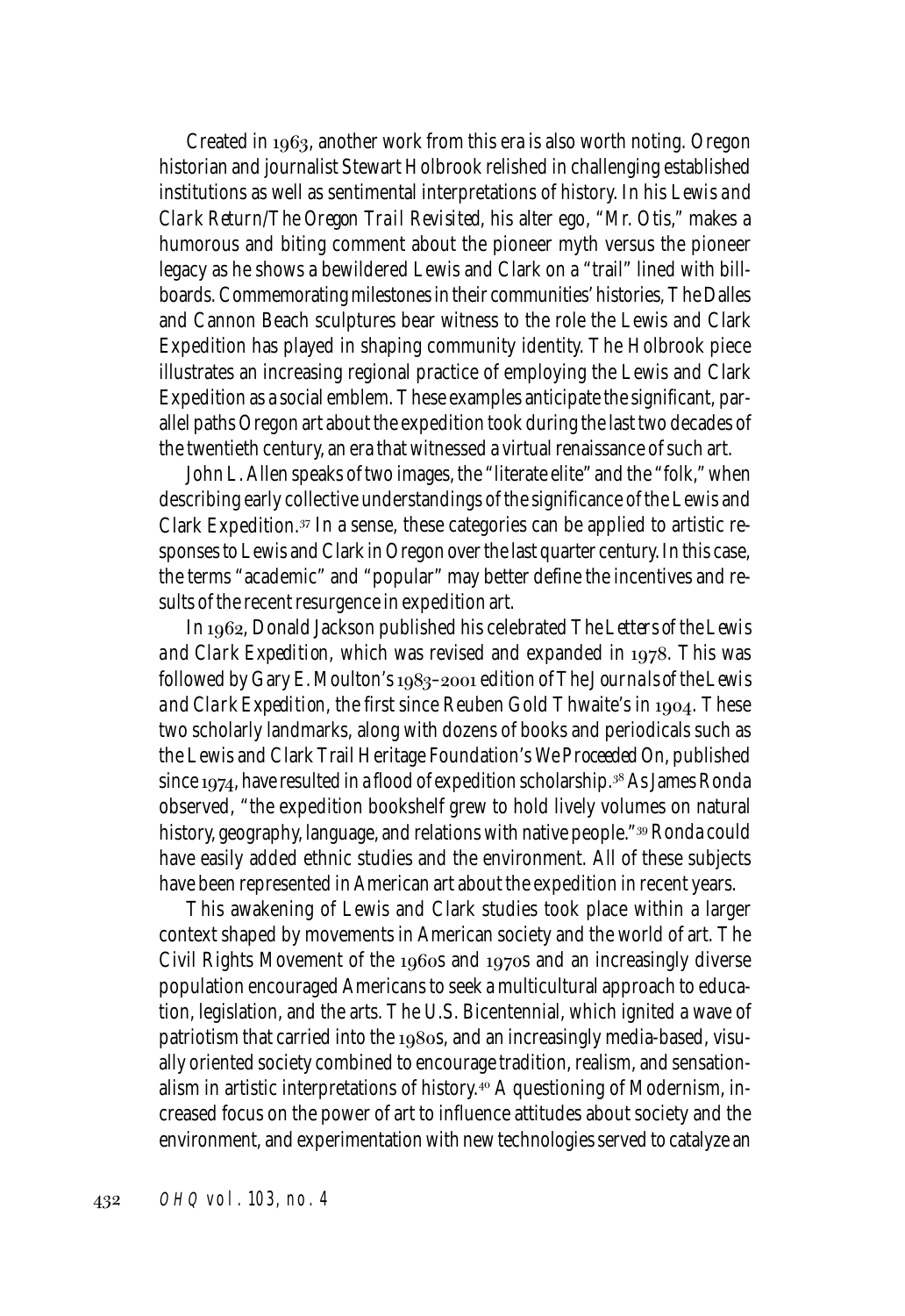increasingly varied and decentralized art world.

In Oregon, this cultural groundwork would result in two concurrent strains of art about the Lewis and Clark Expedition during the last two decades of the twentieth century. One sought to document and elaborate on the expedition experience; the other approached the event as a social metaphor. The former ranges from a painstaking commitment to detail regarding clothing and other accoutrements from the event to theatrical depictions of both real and imagined incidents associated with the journey. The latter runs the gamut from representing diverse cultural perspectives to fostering a change in environmental consciousness. A quarter of identified Oregon works of art about the Lewis and Clark Expedition were created from  $1980$  through  $1993$ , and nearly all of them fall into one of these two categories. Whereas earlier works about the expedition may treat the subject with a similar passion and purpose, for the most part these recent pieces are less didactic in their interpretation. A few examples can demonstrate their range and variety.

Lorenzo Ghiglieri's art has found a place in the collections of Tiger Woods, Pope John Paul II, Michael Jackson, and General Norman Schwarzkopf, to name just a few. His subjects can easily be described as noble and heroic, whether they are St. Francis encountering crusading knights, a mourning Chief Joseph, or Bighorn sheep in combat. His messages — such as peace, strength, and devotion — are blatant and unhidden. "It must be good. It must be positive. It must be uplifting," says Ghiglieri.<sup>42</sup> In  $1982$ , the Wilsonville artist produced the first of several versions of a sculpture, *The Strongest Bond.* Reminiscent of a Renaissance Madonna with the infant Jesus, a buckskin-clad Sacagawea is shown embracing her baby. An early statement accompanying the piece proclaimed: ". . . nothing in this world, not even the forces of a hurricane, the power of a raging river or the strength of the sun's energy can match or equal that strength that belongs to the woman. This sculpture . . . was created and is dedicated by Lorenzo to honor the women of the world." $43$  Seventy-five years after Eva Emery Dye credited Sacagawea's maternal prowess for making her a leader of men, Ghiglieri honored Bird Woman's strength as a noteworthy end in itself.

When visiting the north Oregon Coast, it is possible to take in three monuments by sculptor Stanley Wanlass. Accenting Seaside's famous Turnaround is the artist's *End of the Trail*. Erected near the sand's edge and portraying a spellbound Lewis and Clark surveying the Pacific's limitless expanse, the bronze tribute includes a base laden with scenes from the expedition's sojourn in Oregon, medallions of the explorers and President Jefferson, illustrations from the journals, and motifs from Indian art.

In the visitor's center at Fort Clatsop National Memorial in Astoria, a tour of interpretive panels and cases is punctuated by Wanlass's 1980 *Arrival*. With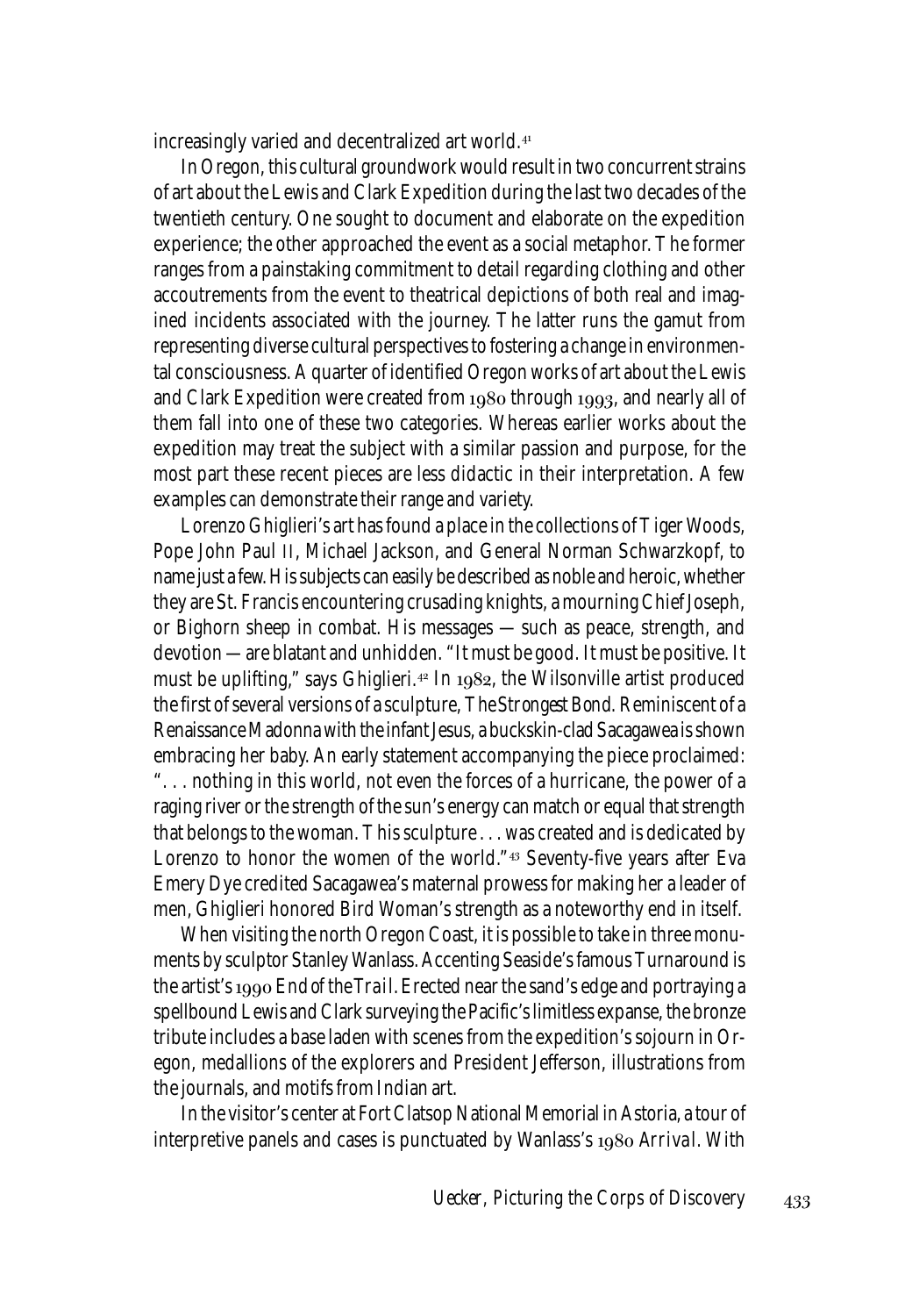affected poses that form a classic Renaissance pyramid, it features Lewis's dog, Seaman, showing "unquestioning devotion to his master"; an anonymous Clatsop Indian symbolizing help given to the explorers by Natives; Clark "in a posture of stability and supplication"; and Lewis who, with arms outstretched, "beholds the Pacific with excitement and thankfulness."

Finally, across the Columbia in Long Beach, Washington, *Mark of Triumph* triggers an unanticipated moment of nostalgic reflection amid the galleries, restaurants, and amusements that line the city's main strip. The sculpture depicts the explorers carving their mark in an old tree trunk, a transfixed expression of enlightenment on their faces caused by either profound discovery or the accomplishment of a great deed. Reflecting on the sentimental tone evident in much of his art, Wanlass articulates the sincere motivation behind a good deal of the Oregon art that gives form to a heroic past: "I guess I'm a hopeless idealist and romantic. I love nostalgia. I feel a responsibility to history. . . . Life is short and art is long. I would like to leave . . . a tribute to the spirit, dignity, and excellence of man."

Lewis and Clark art that deals with social issues may be less romantic, but it is no less absorbing. In 1993, a nonprofit environmental-art group called Orlo installed its premiere exhibition, *The Promised Landfill*, at its gallery in northwest Portland. With the mission to use the arts to "create new stories, heroes, and definitions to serve as models for sensitive caretaking of the natural world," Orlo used sculpture, photography, and video to encourage responsible waste management. One piece in the show was a work called *Gorge Project* by Portland artist Linda Wysong. It is a series of four mixed-media prints featuring proposed sites along Interstate in the Columbia Gorge: *Multnomah Falls, Mitchell Point, John Day,* and *Arlington.* Each print depicts a pristine setting with a large "pier" of garbage that memorializes "society's refuse." Focusing on Oregonians' complex relationship with the land, Wysong uses images and words to show how massive amounts of trash follow the same route Lewis and Clark took. Calling attention to society's "substructure," the artist seeks to help viewers to " 're-see' the everyday in a new and revealing manner."<sup>46</sup>

A relatively new iconographical subject developed among the numerous representations of the explorers that appeared in the late twentieth century. Michael Florin Dente's 1988 The Naming of Mt. Jefferson portrays Clark near the spot where he reportedly once stood, pointing toward the central Oregon peak and "symbolically taking a step into the future." Recalling Ruckstuhl's *William Clark*, whose posture was described as that of a prophet, Dente cites August Rodin's *St. John the Baptist Preaching* as the inspiration for the explorer in this work at the University of Portland.

Dente's work does not include the usual combination of characters found in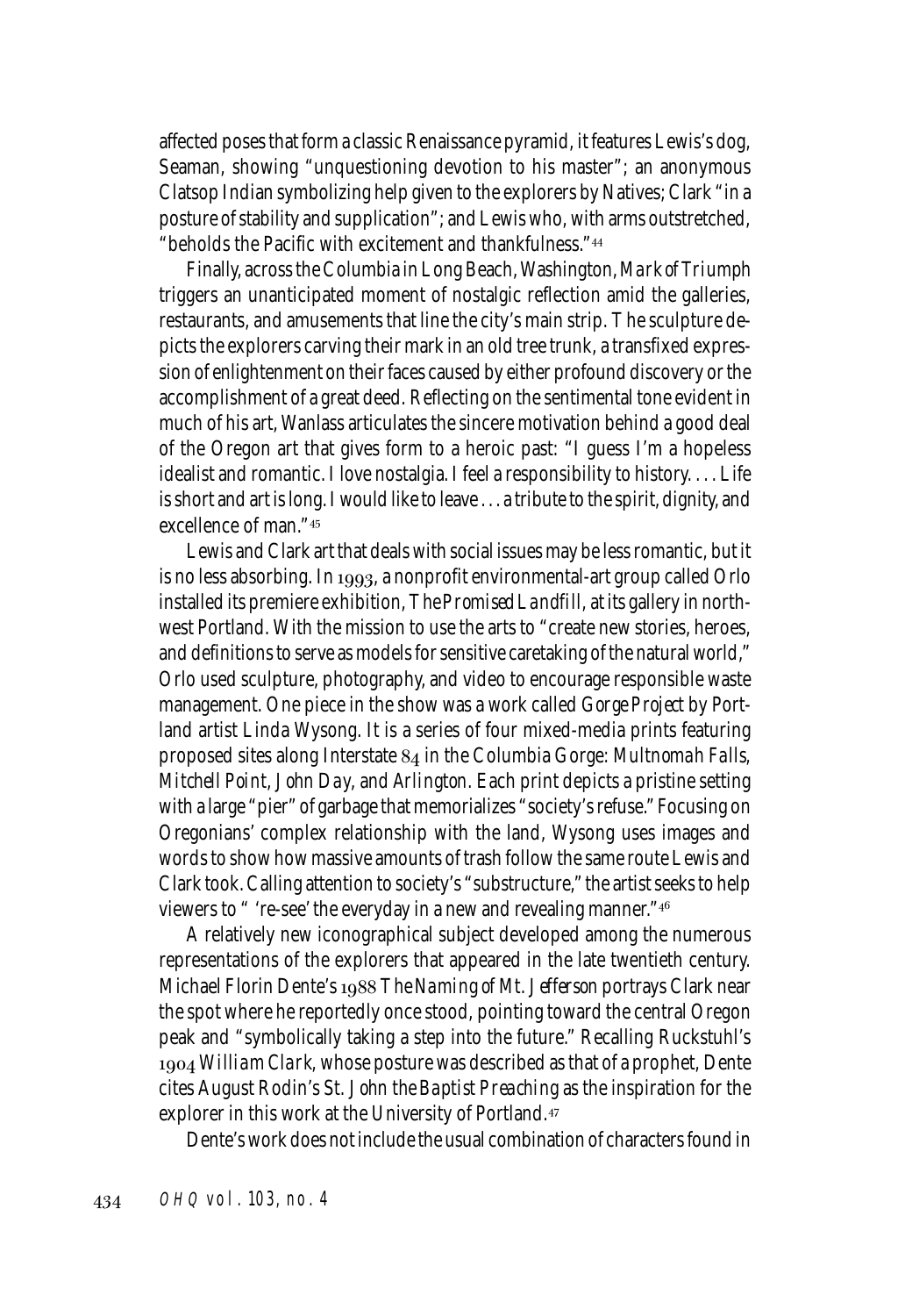many Oregon Lewis and Clark artworks — namely, Lewis and Clark alone, with Sacagawea, or accompanied by two or more Indians and white members of their party. **[please double-check this list to make sure it is accurate]** Instead, the sculpture shows William Clark; York, Clark's African American slave; and "an unnamed American Indian who was a member of the Cushook tribe that inhabited the river valley." Regarding his cast of players, Dente explains that the work stands as "a visual reminder that three races contributed to the success of the Lewis and Clark Expedition — symbolic of the first integrated society in the Oregon country."

A similar gesture toward inclusiveness is evident in Richard Haas's mural on the west exterior wall of the Oregon Historical Society building in Portland. It displays images of Lewis, Clark, Sacagawea, and, standing tall and proud, York. The artist's initial proposal for the mural featured a misleading image of Sacagawea "pointing the way" and an ambiguous image of York. Heeding the Society's advice, Haas switched Sacagawea's staff to her outstretched hand. At the same time, in response to concerns from the Oregon Commission on Black Affairs that the mural was "not more inclusive to all Oregonians," York was made more readily identifiable.

In contrast to the Dente and Haas works, Isaka Shamsud-din's 1983 *Bilalian Odyssey*, originally installed at the Portland Justice Center, approaches the subject from an African American perspective. Titled after Islamic concepts of courage and faith, the canvas is crowded with individuals from throughout African-American history, including numerous Northwest characters. Redefining the region's "creation myth," a large figure of York upstages his more famous companions. In another example of employing the expedition to advance community values, Shamsud-din's painting transfers York from the periphery to the center of the dramatic story of which he is a part. James Ronda alluded to this late twentieth-century view of the Corps of Discovery in his address to the 1993 Oregon Historical Society annual meeting. Elucidating that the Lewis and Clark story is a statement about the shape of the American community, he declared: "Like the Corps of Discovery and the world through which it moved, we are an ethnic and racial stew."<sup>51</sup>

Ver a quarter of the works in the inventory of Oregon art<br>
about the Lewis and Clark Expedition were produced since 1998,<br>
most of them created in anticipation of the approaching Lewis<br>
and Clark Bicentennial. While much o about the Lewis and Clark Expedition were produced since 1998, most of them created in anticipation of the approaching Lewis and Clark Bicentennial. While much of the art that has appeared approached the subject from a social perspective and there is much less ten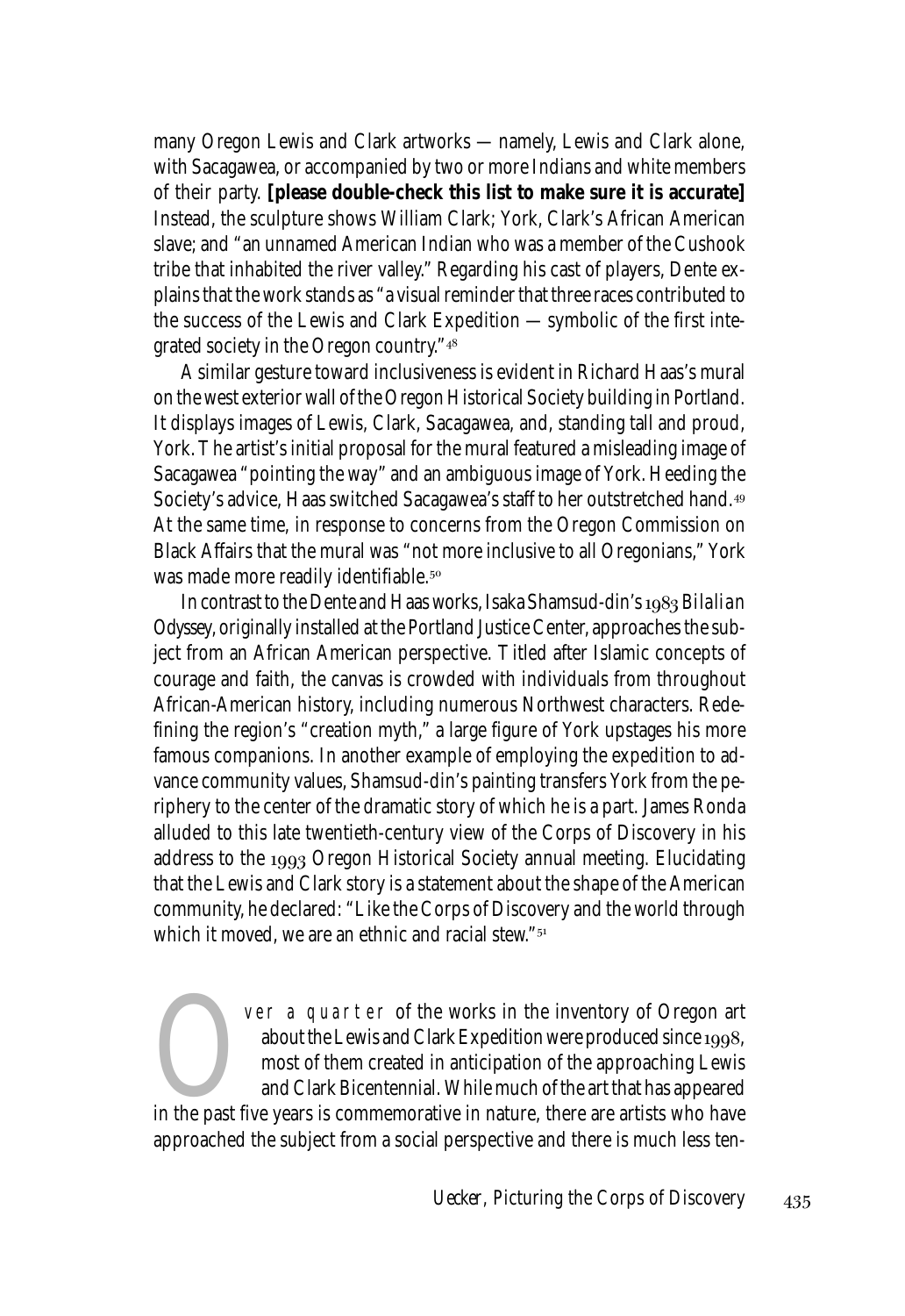dency to romanticize the event than during the previous twenty years.

The attention to the bicentennial has given a boost to the diverse interests and scholarly pursuits begun in the  $1970s$  and  $1980s$  and is manifested in the wide range of artistic subjects. Some artists credit the explorers' contributions to cartography. Joe Bush's handsome 1999 watercolor of Fort Clatsop juxtaposes an image of the Corps's winter quarters with a map of the mouth of the Columbia River. Pacific City artists Stan and Gail Beppu's light-hearted fiberglass *Lewis and Clark Cowtographer*, created for Portland's 2002 Kows for Kids program, features trail maps and astronomical charts on a bovine form.

Astoria's Erhard W. Gross and Andrew E. Cier both recognize Lewis and Clark's scientific observations. Gross sculpts big-game animals first described by the explorers from mammoth ivory, a subspecies of which is named after Thomas Jefferson. Cier has photographed a number of undisturbed expedition sites and subjects near the mouth of the Columbia in order to highlight two centuries of change and consistency.

For nearly two centuries, the Corps of Discovery has been mainly remembered as an event about and interpreted by the mainstream, European-American community. Fortunately, the bicentennial occurs in an era in which other perspectives on the expedition are more readily expressed and respected. In , Lillian Pitt created a copper, wood, and clay salmon drying rack. Recalling some of the first equipment the Corps saw when they came to Celilo, it honors an important livelihood among the artist's Warm Springs, Wasco, and Yakama ancestors. Pat Courtney Gold's *Lewis and Clark Sally Bag* recalls an object collected by the explorers on their journey. Responding to the one-sided view of the event described in Lewis and Clark's journals, Gold uses such pieces to express the Native perspective on one of the most significant cultural encounters in the region's history.<sup>52</sup>

Like other trail states, what distinguishes Oregon Lewis and Clark art from that of other regions is context and subject matter. There are artists who have taken on the entire trail, but expedition chapters involving each state tend to dominate that state's art. Even portraits and general universal themes, from science to patriotism, tend to be set within a regional context. In Oregon, Celilo Falls, Fort Clatsop, and the Pacific Ocean are common subjects. They provide the setting in which to convey larger ideas such as fortitude, maternity, and proprietorship of the land.

The evolution of Oregon art about the Lewis and Clark Expedition mirrors that of Oregon culture. The state's influential institutions have evolved from a predominantly male-dominated, European-American base to one of more diverse representation, and the values of pluralism and equal enfranchisement have eclipsed ethnocentrism and isolationism. At the same time, sentiment and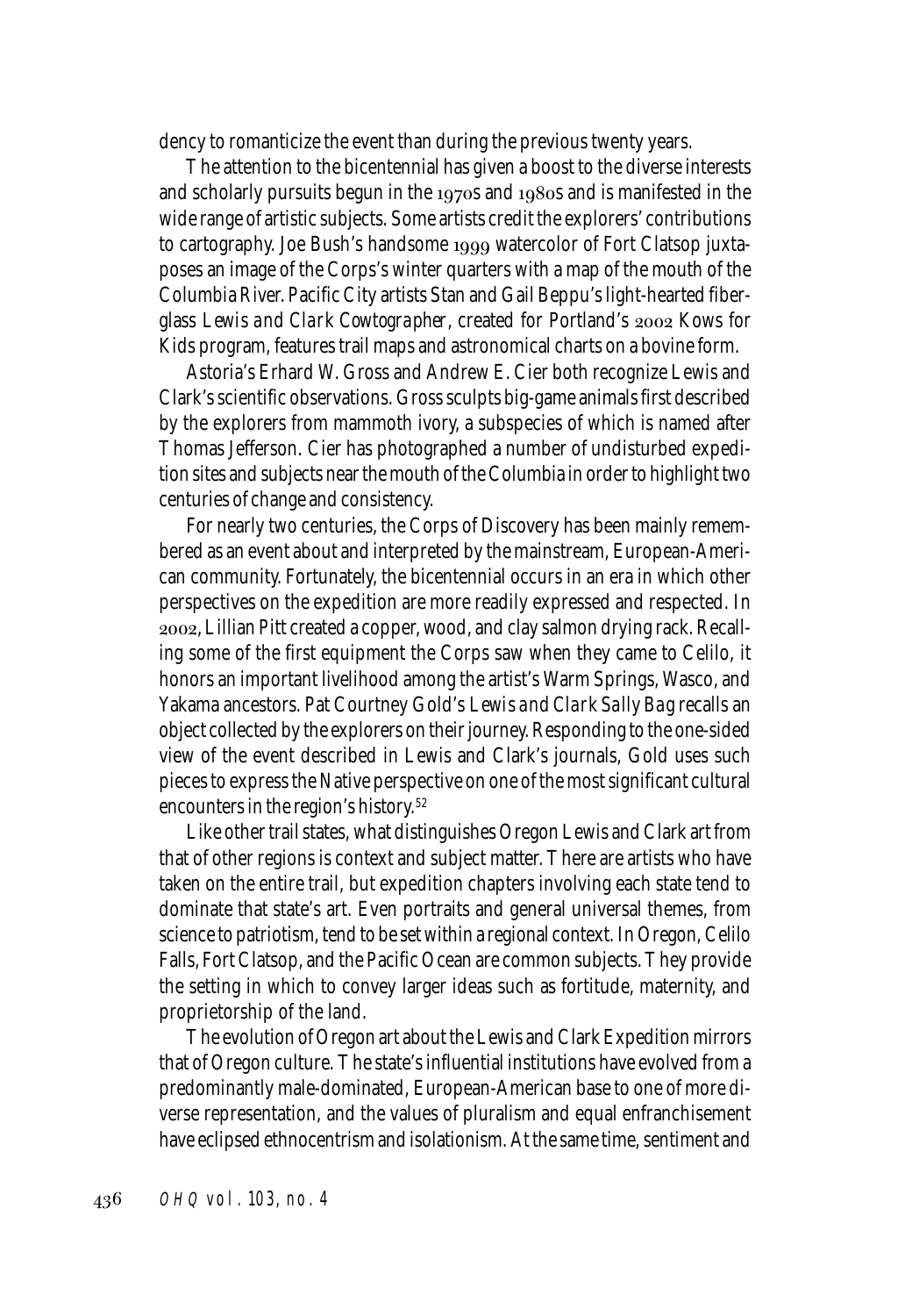sensationalism can still sway Oregonians' sense of themselves, their history, and their choices, both personal and communal.

These are obviously broad American movements, too, but some of them are treated in Oregon expedition art more frequently than in other states. While Lewis and Clark became lost amid the flamboyant festivities and the larger tale of national expansion at the  $1904$  St. Louis Exposition, Oregon ensured the exploitation of the Lewis and Clark story by keeping the explorers' images at the center of its own exposition and fair.<sup>53</sup> This resulted in a regional body of Lewis and Clark art espousing Manifest Destiny that surpasses that created in many other trail states. At the other end of the spectrum, Alice Cooper's *Sacajawea,* commissioned to advance woman suffrage, and the recent proliferation of York images produced specifically to acknowledge the African American role in the expedition demonstrate a strong inclination to employ the Corps of Discovery in art for the advancement of democratic ideals.

Judging from the national inventory of Lewis and Clark art, Oregon's love affair with the Corps of Discovery appears to be older and deeper than that of many of other trail states. Reasons may be both chronological and geographical. Not only does the trail end in Oregon, but the state also boasts the most enduring large-scale settlement as well as the largest population center of any state on the route for nearly two thousand miles. It is also significant that the expedition's centennial occurred around the time when Oregon came of age or was at least ready to cut its teeth.

Oregon's first great wave of European-American settlers were mid–nineteenth-century farmers and business people who brought with them firm opinions about purpose and place. The expansionist ideas of the time, coupled with strong feelings about property rights, provided the state, for better or worse, with an abiding sense of its own uniqueness. Heir to a long pedigree of utopian epithets — "Eden," "Land of Opportunity," "Ecotopia" — Oregon's identity has been informed by exceptionalism throughout its history. That sense of exceptionalism includes the notion of Oregon as a destination. By the turn of the twentieth century, many Oregonians' understanding of their state's history was defined in part by journeys — trails — whether overland or by sea. Residing at the western end of the Lewis and Clark Trail, Oregon's movers and shakers were not hesitant to capitalize on the centennial of the expedition. The centennial occurred at a time of both dreaming and reflecting, when Oregon was economically and culturally confident. The state's grand recognition of the event established a tone and a momentum for a century of evolving art about the expedition.

One of America's most respected artists, filmmaker Ken Burns, says ". . . discovery is not so much about the thing discovered but about discovery itself.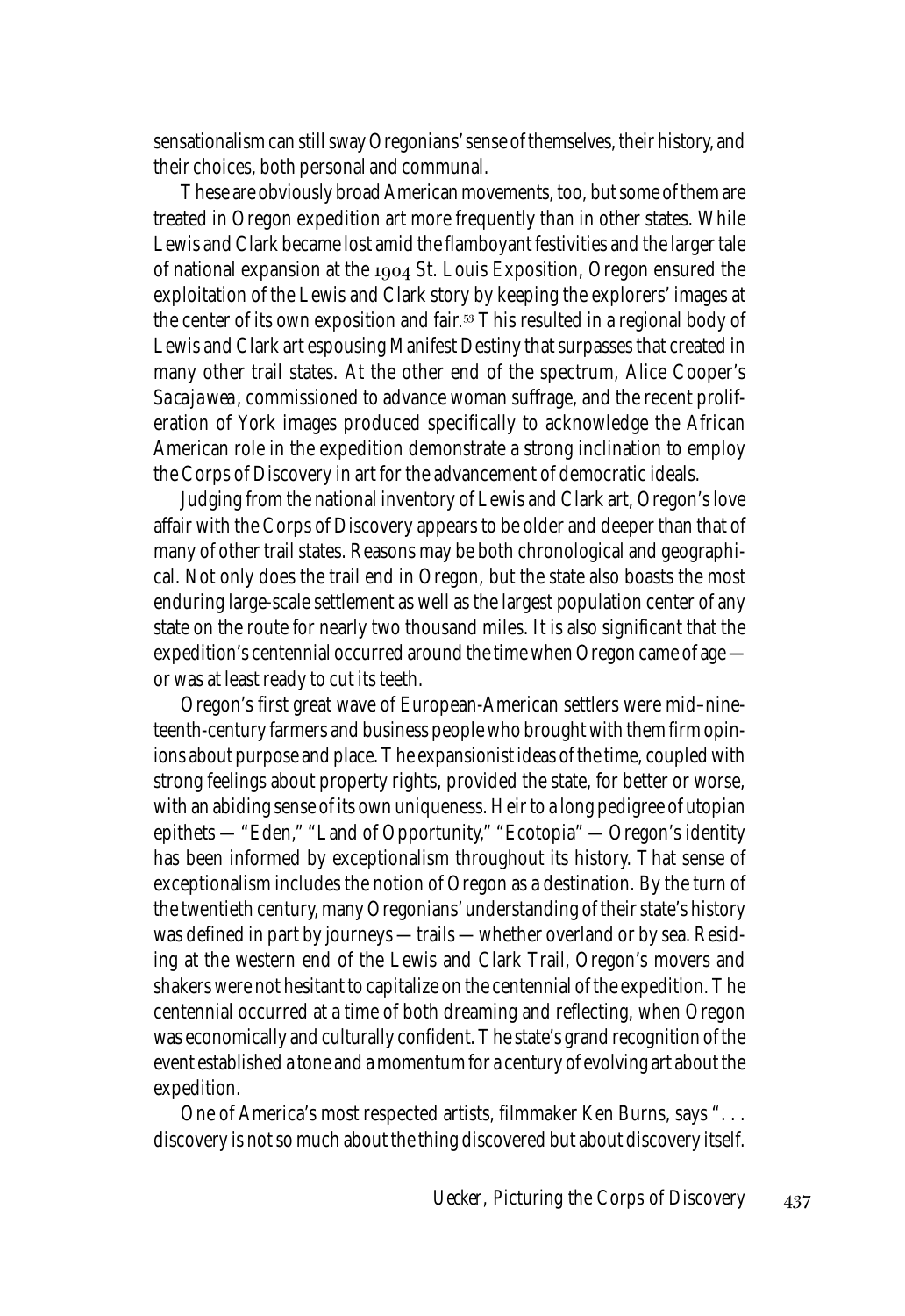OHS neg., OrHi



*Richard Haas, proposal for west mural, Oregon History Center, . Oregon Historical Society, Portland, Oregon.*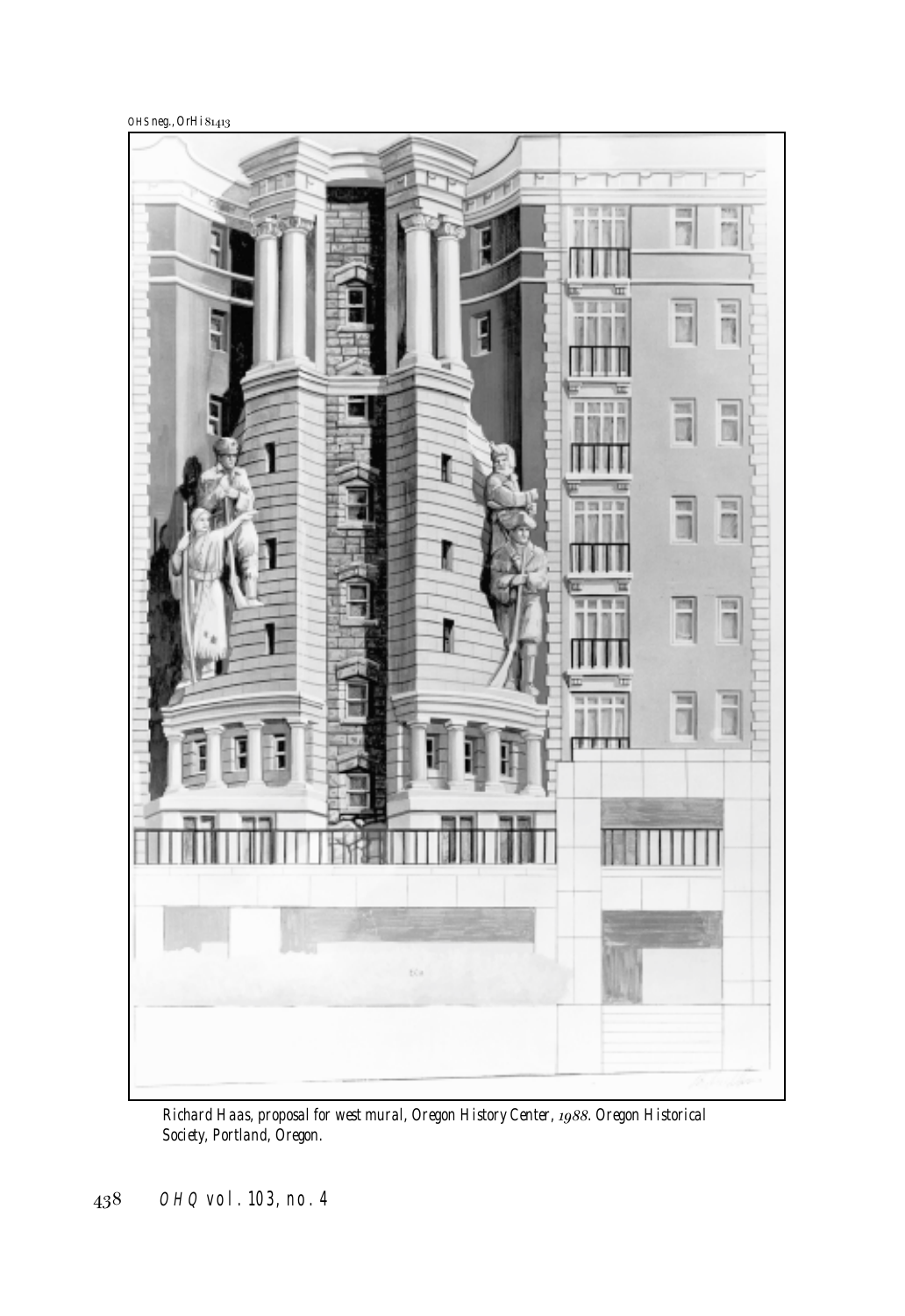The Corps of Discovery discovered nothing *but* themselves. In so doing, they discovered us." $54$  During spring of  $2002$ , part of the NASA art collection, a selection of sixty works about a more recent chapter in American exploration history called the *Artistry of Space*, traveled much of Lewis and Clark's route through the Pacific Northwest. Echoing Burns's words, James Dean, founding director of the NASA Art Program, considered art's central place in that dynamic process of self-awareness: "At the core, both art and . . . exploration search for a meaning to life."

regon art about the Lewis and Clark Expedition illumines the<br>
memory and values of the state's people. Scores of paintings,<br>
sculptures, and other works of art illustrate how the visual<br>
interpretation of past events both memory and values of the state's people. Scores of paintings, sculptures, and other works of art illustrate how the visual interpretation of past events both reflects and influences not only their understanding of themselves. The themes that art has interpreted and with which it continues to grapple surely tell a great deal less about those thirty-three adventurers who traveled into the region two hundred years ago than about the thousands who have lived here since.

## **Notes**

This article is drawn from Jeffry Uecker, "From *Promised Land* to *Promised Landfill*: The Iconography of Oregon's Twentieth-Century Utopian Myth" (Master's thesis, Portland State University, 1995).

. "Give Statue to City," *Morning Oregonian*, October 7, 1904.

. *Description of Bronze Frieze in the Writing Room of the Portland [Hotel], Portland, Oregon*, n.d., Mss 1532 in Visual Arts Collection, Research Library, Oregon Historical Society, Portland [hereafter OHS Research Library].

. Andrew Mershon, "Artist Accepts Commission for Expedition Memorials," *Oregonian*, December 14, 2000.

. *Confluences: A Meeting of Rivers and Cultures*, Confluences Project, n.d., author's collection. The completion date was recently changed to 2005.

. See Michael Kammen, *Mystic Chords of Memory: The Transformation of Tradition in American Culture* (New York: Alfred A. Knopf, 1991).

. Donald Jackson, ed., *Letters of the Lewis and Clark Expedition, with Related Documents: –*  $1854$ , 2d ed. (Urbana: University of Illinois Press, 1978), 1:62.

. Dayton Duncan and Ken Burns, *Lewis and Clark: The Journey of the Corps of Discovery* (New York: Alfred A. Knopf, 1997), 218.

. Paul Russell Cutright, *A History of the Lewis and Clark Journals* (Norman: University of Oklahoma Press, 1976), 44-45.

. See Kirsten E. Williams, "From Gentility to Republicanism: Creating an American Form of Portraiture in the Early Republic," *Essays in History* (), *http://etext.virginia.edu/journals/EH/EH38/ Williams.html* (August 12, 2000).

10. Paul Russell Cutright, "Lewis and Clark Portraits and Portraitists," *Montana, the Magazine of His*tory<sup>19:2</sup> (Spring<sup>1969</sup>): 37-53.

. John L. Allen, " 'Of This Enterprize': The American Images of the Lewis and Clark Expedition," in *Voyages of Discovery: Essays on the Lewis and Clark Expedition*, ed. James P. Ronda (Helena: Montana Historical Society Press,  $1998$ ,  $267$ .

. See Patricia Hills, "Picturing Progress in the Era of Westward Expansion," in *The West as America: Reinterpreting Images of the Frontier, –* 1920, ed. William H. Treuttner (Washington, D.C.: Smithsonian Institution Press, 1991), 100-102.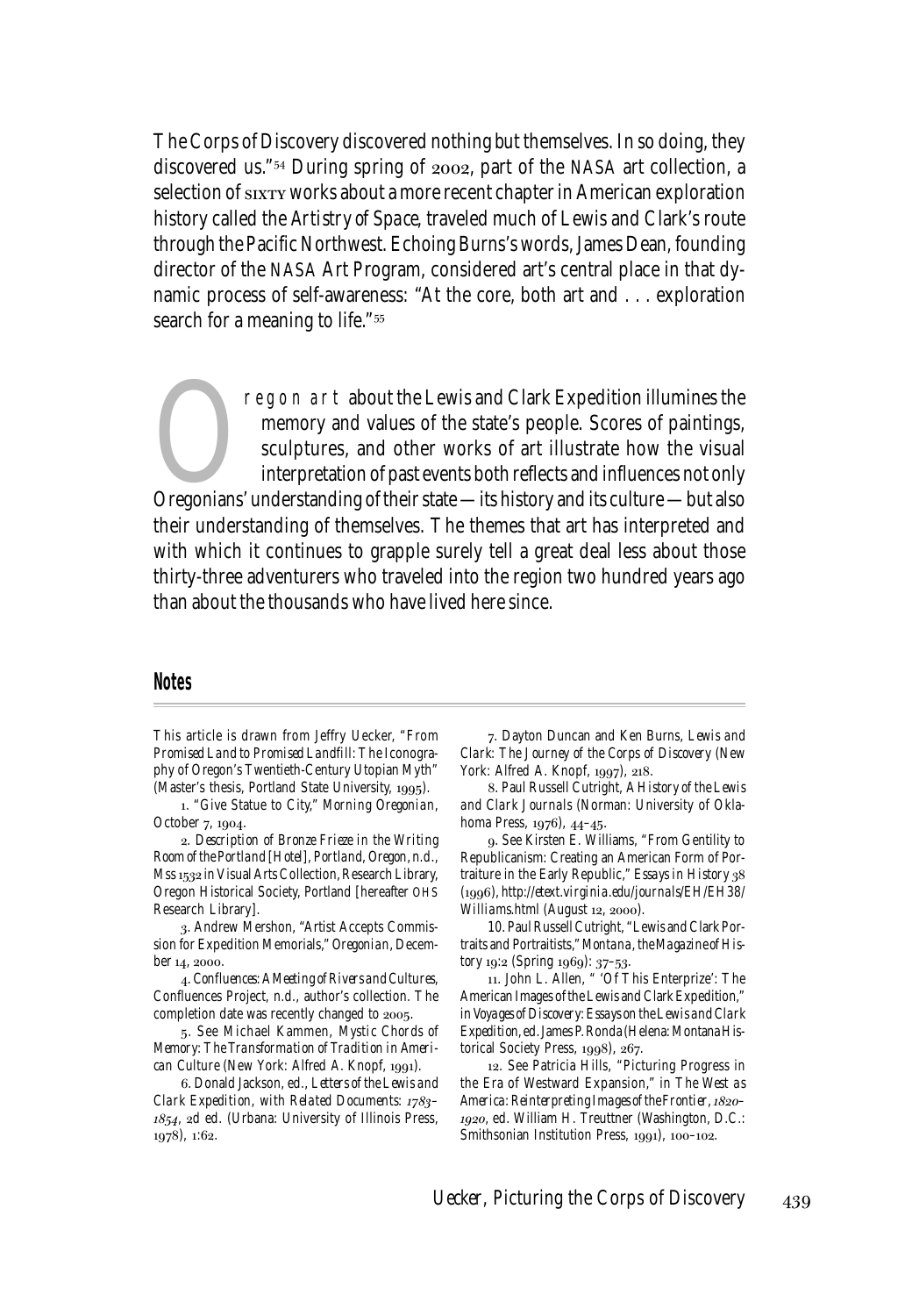. See William H. Gerdts, *Art across America: Two Centuries of Regional Painting, 1710-1920* (New York: Abbeville Press, 1990), 3:185-6.

14. The other work is Roland Perry's 1900 bronze elk fountain acknowledging the area's early natural environment. The statue is located on the traffic island on Portland's S.W. Main Street, between Third and Fourth avenues.

15. "Give Statue to City." See Richard Guy Wilson, "The American Renaissance 1876-1917," *http://xroads.virginia.edu/~DRBR2/amren/amren. html* (June 15, 2002).

16. Kammen, *Mystic Chords of Memory*, 138-9.

. Robert Rydell, "Visions of Empire: International Expositions in Portland and Seattle, 1905-1909," *Pacific Historical Review* 52 (February 1983): 39.

. Henry E. Reed, "Official History of the Lewis and Clark Centennial Exposition," Mss. 383-B, p. 237, OHS Research Library.

. E. Frances Bauer, "The Development of Empire," *The Music Trade Review,* special issue on the Lewis and Clark Exposition,  $41$  (September  $(30.1005)$ : 7.

. James P. Ronda, " 'So Vast an Enterprise': Thoughts on the Lewis and Clark Expedition," in Ronda, ed., *Voyages of Discovery*, 8.

. George A. Crofutt, *Crofutt's New Overland Tourist and Pacific Coast Guide* (Chicago: Overland,  $1878 - 79$ ,  $251$ .

. Anabel Parker McCann, "Decorative Sculpture at the Lewis and Clark Exposition," *Pacific Monthly* 14 (July 1905): 84.

23. William H. Treuttner, "Prelude to Expansion: Repainting the Past," in Treuttner, ed., *West as America*, 79.

. Kimberly Swanson, "Eva Emery Dye and the Romance of Oregon History," *The Pacific Historian* 29:4 (Winter 1985): 67-8; Gail H. Landsman, "The 'Other' as Political Symbol: Images of Indians in the Woman Suffrage Movement," *Ethnohistory* (Summer  $1992$ ):  $271-3$ ; Ronald W. Taber, "Sacagawea and the Suffragettes: An Interpretation of a Myth," Pacific Northwest Quarterly<sub>5</sub>8 (January 1967): 7-13.

. Eva Emery Dye, speech delivered at the unveiling of *Sacajawea*, Portland, Oregon, 1905, Mss. 1089, Eva Emery Dye Collection, Box 4, folder 11, OHS Research Library.

. "Concerning Sacajawea," *Lewis and Clark Journal*, October 1904, 22.

. See Susan Scheckel, *The Insistence of the Indian: Race and Nationalism in Nineteenth-Century American Culture* (Princeton: Princeton University Press, 1998).

. William H. Gerdts, "The Marble Savage," Art in America, July/August 1974, 64, 69.

29. McCann, "Decorative Sculpture," 86. 30. Treuttner, "Prelude to Expansion," 79; Hills, "Picturing Progress," 110.

31. The Spectator 5:1 (March 13, 1909), 1.

. *The Pioneer Spirit: Oregon Capitol Souvenir Booklet* (Salem: Oregon Legislature Administrative Committee, 1088).

33. See Kammen, *Mystic Chords of Memory*, 458; and Marlene Park and Gerald E. Markowitz, *Democratic Vistas: Post Offices and Public Art in the New* Deal (Philadelphia: Temple University Press, 1984),  $29 - 31.$ 

. "From Stress Emerges Progress: The United States Bank," *Oregonian*, February 8, 1933.

. William H. Pine and William C. Thomas, producers, *The Far Horizons* (Los Angeles: Paramount,  $1955$ .

. See Kammen, *Mystic Chords of Memory,* – 704.

 $37.$  Allen, "Of This Enterprize,"  $255-80.$ 

. Gary E. Moulton, "On Reading Lewis and Clark: The Last Twenty Years," in Ronda, ed., *Voy*ages of Discovery, 282.

39. Ronda, "So Vast an Enterprise," 10.

. Stephen May, "The Reign of Cowboy Art: Western Art in the 1980s," *Southwest Art* (October 1999): 102.

. H.H. Arnason and Marla F. Prather, *History of Modern Art: Painting, Sculpture, Architecture,* Photography, 4th ed. (New York: Harry N. Abrams,  $1998$ , 766.

. Tracy Ann Robinson, "The Art of Lorenzo Ghiglieri," *The Robb Report: A Magazine for Connoisseurs*, April 1980, 106.

. "*The Strongest Bond* — Sacajawea," studio statement, May 30, 1982, author's collection.

. "*Arrival:* A Sculpture by Stanley Wanlass," Fort Clatsop Historical Association, n.d, author's collection.

45. Ibid.

. "The Orlo Foundation," n.d., organization flyer, and "The Promised Landfill," 1993, exhibit flyer, both produced by Orlo (Portland, Oregon), author's collection; Linda Wysong, "*Gorge Project:* Proposal Prints," artist's statement, 2002, author's collection.

47. "The Captain William Clark Monument," n.d., Michael Florin Dente file, Sovereign Gallery, S.W. Madison Avenue, Portland, Oregon.

. "Recent Works by Michael Florin Dente," 1988, Sovereign Gallery, Portland.

. Thomas Vaughan, letter to Richard Haas, May 26, 1989, Haas Mural Correspondence, OHS Research Library.

. Carolyn Leonard, letter to Thomas Vaughan, December 5,1988; and Thomas Vaughan, letter to Carolyn Leonard, December 12, 1988, Haas Mural correspondence, OHS Research Library.

51. Ronda, "So Vast an Enterprise," 12.

52. "Columbia River Indigenous People 'Dis-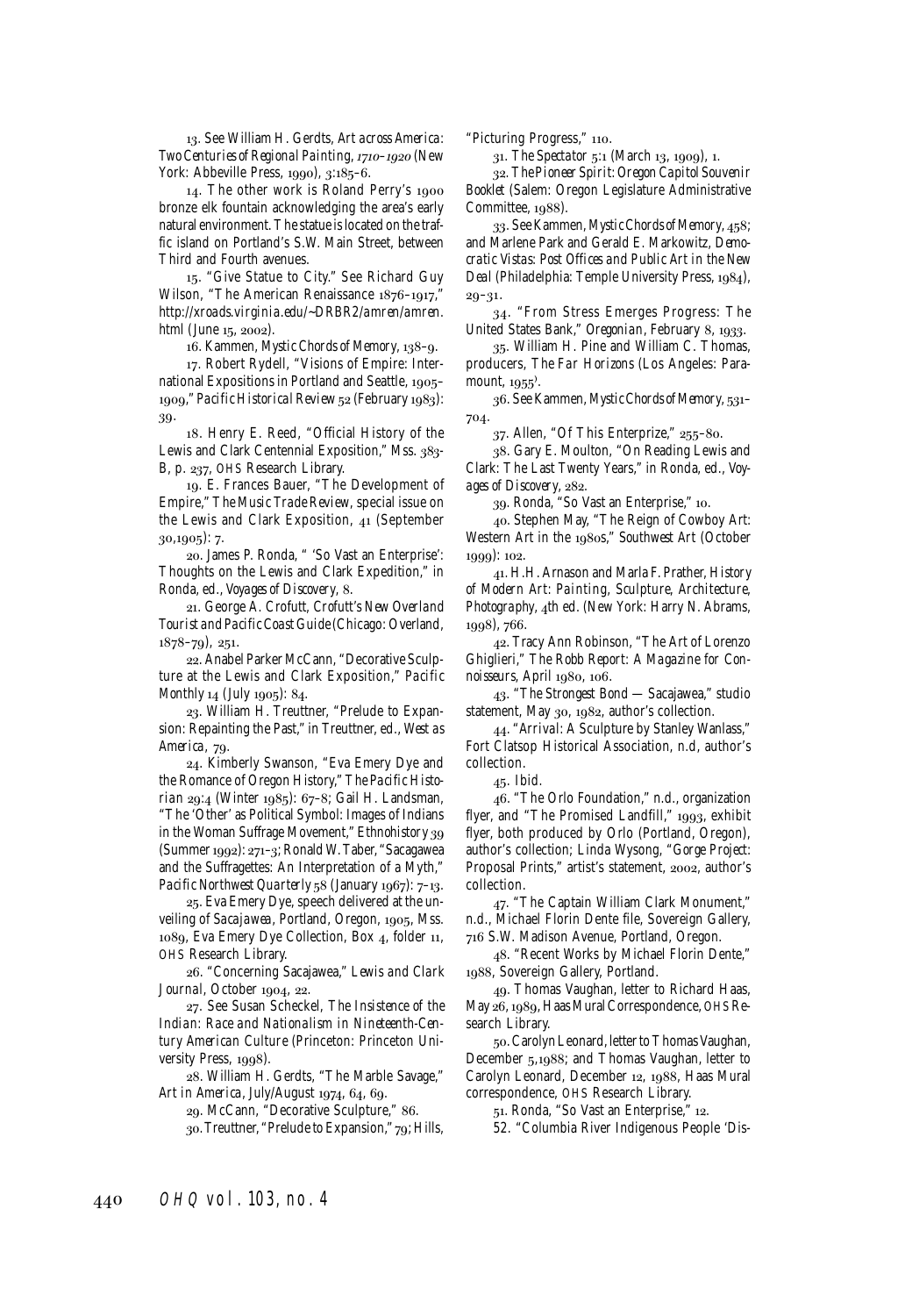cover' Lewis and Clark," presentation description in *Oregon Chataqua 2001-2002 Catalog* (Portland: Oregon Council for the Humanities, 2001), 45.

53. Ronda, "So Vast an Emterprise," 7.

. Ken Burns, foreword to *Lewis and Clark*, xvii. . James Dean, *Artistry of Space: The NASA Art Program* (Ann Arbor, Mich.: Artrain, 1999), 1.

## **Inventory of Art about the Lewis and Clark Expedition**

- Beck, Raphael. *Official Seal of the Lewis and Clark Exposition*. 1903. (Lewis and Clark Exposition, Portland.)
- Bennet, Harry. *East of Big Red.* 2001. Oil on canvas. (River Sea Gallery, Astoria.)
- Beppu, Stan and Gail. *Lewis and Clark Cowtographer*. 2002. Fiberglass and paint, life-size. (Kows for Kids program, Portland.)
- Bitter, Carl. *Thomas Jefferson*. 1915. Bronze. Jefferson High School, Portland.
- Borglum, Solon. *The First Steps to Civilization*. 1905. Sculpture. (Lewis and Clark Exposition, Portland.)
- Bush, Joe. *Fort Clatsop* (*Lewis and Clark*). 1999. Watercolor. Watercolor Seascapes Gallery, Seaside.
- Caswell, Rip. *Sacagawea*. c.1999. Bronze, 8"x101/4"x27". Caswell Gallery, Troutdale.
- Cier, Andrew. *Botanical Discoveries*. 2002. Photograph on handmade paper, approx.  $8\frac{1}{2}$ "x11". Andrew Cier studio, Astoria. (P.C.D.)
- -- *Discovery Series.* c.2001. Photography. Time Upon Time, Astoria.
- Coble, Georgia Lee. *The Dalles Mural* (detail). ca.1965. Painted mural. United States Bank, The Dalles.
- Cooper, Alice. *Sacajawea*. 1905. Bronze. Washington Park, Portland.
- Dente, Michael Florin. *The Naming of Mt. Jefferson*. 1988. Bronze. University of Portland.
- -. *The Naming of Mount Jefferson.* 1988. Bronze, 12" high. The Sovereign Collection, Portland. (*P.C.D.*)
- ———. *The Trail's End.* 1988. Bronze, 12" high. (University of Portland.)
- Dowling, Colista. *Lewis and Clark*. N.d. Pen and ink. (Michael Powell Collection, Portland.)
- Fairbanks, Avard. *Lewis and Clark Expedition*. 1931. Bronze door panel. United States Bank (main branch), Portland.
- Friedlander, Leo. *Westward the Star of Empire Takes Its Way*. 1938. Marble. State Capitol, Salem.
- Ghiglieri, Lorenzo. *Explorers.* 2001. Bronze. Lorenzo Ghiglieri Studio, Wilsonville. -- Strongest Bond. 1982. Bronze. Bud Wulforst, Reno, Nevada. (P.C.D.)
- Gold, Pat Courtney. Lewis and Clark Sally Bag. ca. 2000. Textile. Collection of the artist, Scappoose.
- Gorham, Aimee. *Scenes of Pioneers* (detail). 1936. Wood marquetry. Alameda School, Portland.
- Gross, Erhard. *Bighorn Sheep.* 2002. Mammoth ivory. Ivory Uniqhorn, Astoria. (*P.C.D.)*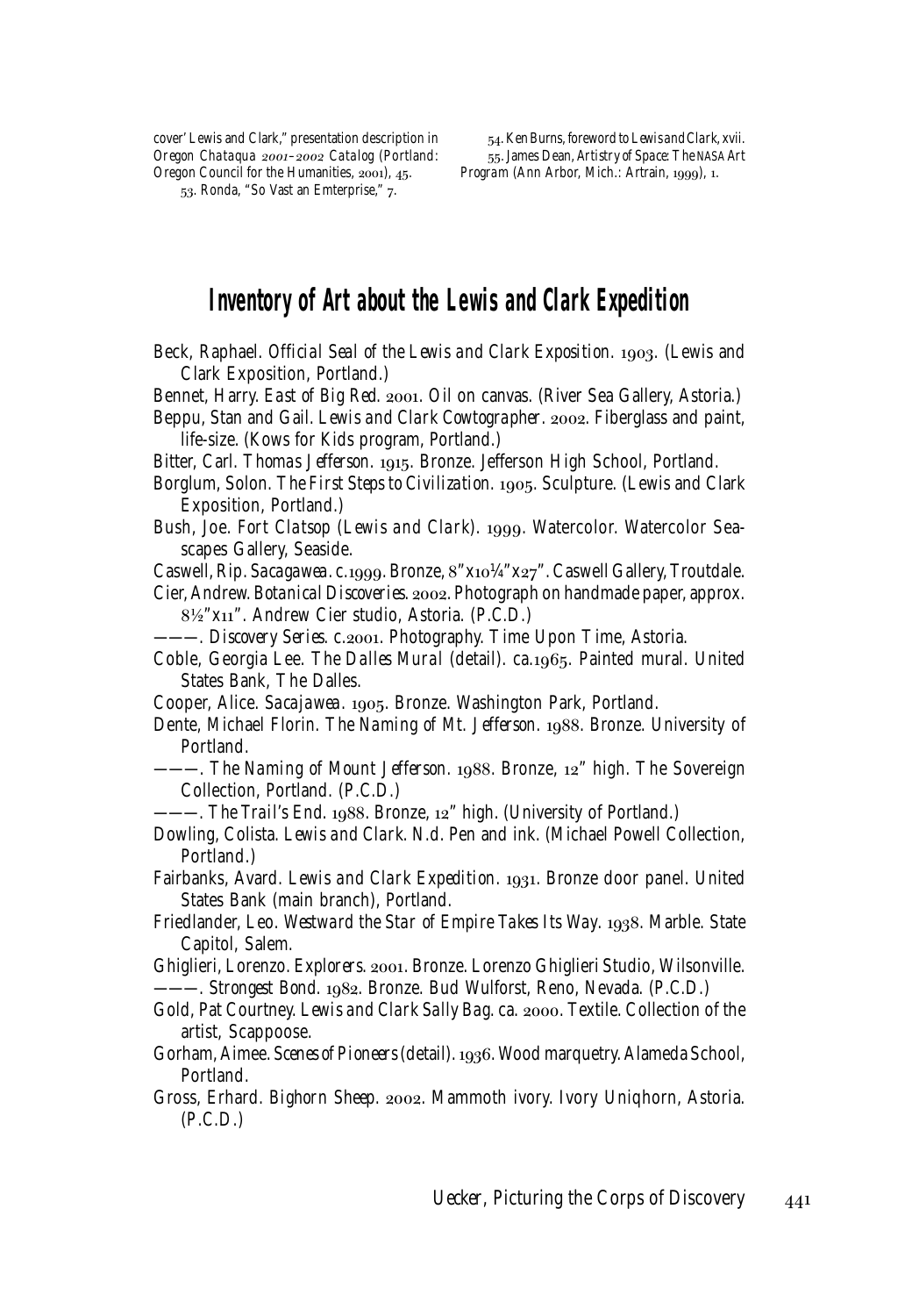- ———. *Lewis and Clark Bicentennial Commemorative Knife Series*. c.. Walrus tusk and mixed media. Ivory Uniqhorn, Astoria.
- Haas, Richard. Oregon History Murals. 1989. Silica-based paint. Oregon Historical Society, Portland.
- ———. *Oregon History Murals* (initial proposal). s. Oregon Historical Society, Portland.
- Hatchen, G.L. Parade float featuring Lewis and Clark, Cooper's *Sacajawea* figure, MacNeil's Indian figures, and classical deities. ca. 1905. Schematic drawing. Oregon Historical Society, Portland.
- Holbrook, Stewart ("Mr. Otis"). *Lewis and Clark Return / The Oregon Trail Re*visited. 1963. Oil on board, 22"x28" (framed). Oregon Historical Society, Portland. (*P.C.D.*)
- Houser, Ivan. *Lewis and Clark College Seal*. 1954. Bronze. Lewis and Clark College, Portland.
- Jackson, Harry. *Sacajawea*. Bronze, 10½" high. Oregon Historical Society, Portland. (*P.C.D.*)
- Kirkland, Larry. Columbia River map with Lewis and Clark sites. 2001. Bronze in terrazzo. Portland International Airport, Portland.
- Lessard, Melanie. *Magnum Opus* (Where Eagles Dare). 2002. Stained glass and mixed media. A Heart of Glass, Olney.
- Lewis, Alonzo Victor. *Lewis and Clark Arrive Columbia River*. 1932. Bronze relief. Portland Women's Forum State Park, Corbett.
- Logan, Charles. *Sacajawea March-two-step.* c.1905. Print (sheet music cover). Oregon Historical Society, Portland.
- Lopez, Charles. *Captain Meriwether Lewis*. 1904. Bronze. (Lewis and Clark Exposition, Portland.)
- MacNeil, Hermon Atkins. *The Coming of the White Man*. 1904. Bronze. Washington Park, Portland.
- MacQueen, Elizabeth. *Sacagawea* maquette for proposed Seaside Lewis and Clark Bicentennial monument. ca. 1998. Bronze,  $19$ " $x10$ " $x18$ ". Collection of the artist, San Luis Obispo, California.
- Martin, Gail. Lewis and Clark. ca. 1983. Bronze. Pioneer Courthouse Square, Portland.
- Moray, Melinda. Lewis and Clark murals. 1992. Oil on canvas. Governor Hotel, Portland.
- Myrah, N. *Bartering Blue Beads for Otter Robe*. N.d. Oil on canvas. Fort Clatsop National Memorial, Warrenton.
- Patecky, Kenneth. Sacajawea and Child. 1974. Carved concrete. (The Artists Patecky: *A Place in History* exhibit, Oregon Historical Society, Portland.)
- Pitt, Lillian. *Salmon Drying Rack.* 2002. Copper, wood, and clay. Collection of the artist, Portland. (*P.C.D.*)
- Police, Patricia Egan. *Sacajawea*. 1980. Welded steel wire. Breakers Point, Cannon Beach.
- Pusterla, Attilo. *Astoria Column* (detail). 1926. Sgraffito frieze. Coxcombe Hill, Astoria.
- Quigley, Edward. *Captain Clark at Lemhi Pass*. N.d. Painting. (Portland.)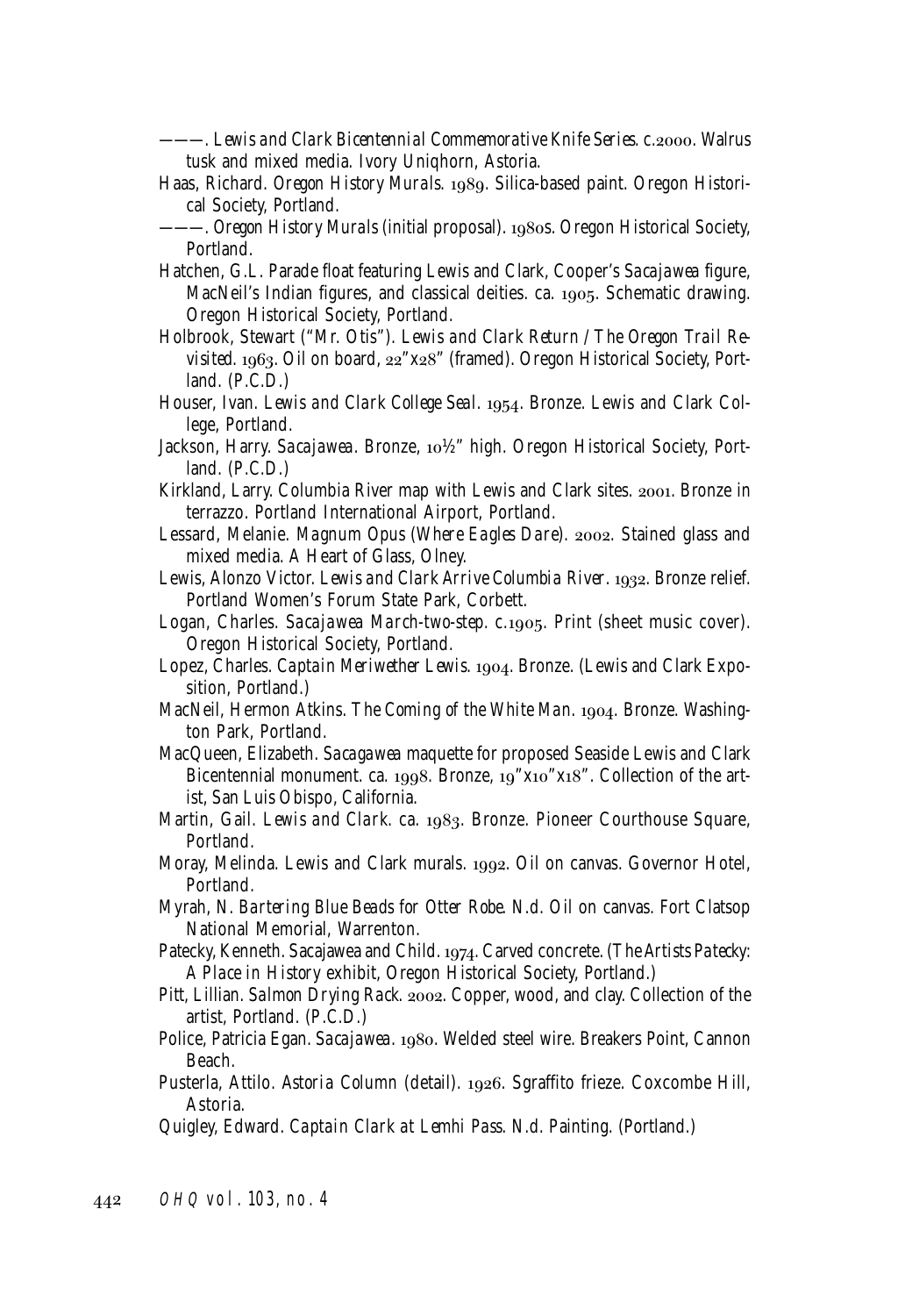- Reynolds, Roy. *Buffalo Grass.* c.2001 Watercolor. Stage Stop Gallery, Jordan Valley.
- —. *Corps of Discovery.* c.2001. Watercolor. Stage Stop Gallery, Jordan Valley.
- --- Lewis and Clark Bicentennial. c.2001. Watercolor. Stage Stop Gallery, Jordan Valley.
- ———. *Pomp.* c.2001. Watercolor. Stage Stop Gallery, Jordan Valley.
- ———. *Sacagawea*. c.2001. Watercolor. Stage Stop Gallery, Jordan Valley.
- --- *York. c.2001.* Watercolor. Stage Stop Gallery, Jordan Valley.
- Robillard, Rita. *View of the Gorge.* 2001. Mixed media. (Elizabeth Leach Gallery, Portland.)
- Ruckstuhl, Frederick William. *Captain William Clark*. 1904. Bronze. (Lewis and Clark Exposition, Portland.)
- Schumann, Otto. *Lewis and Clark Memorial Column*. 1908. Granite and bronze, approx.  $40'$  high. Washington Park, Portland.
- Schwarz, Frank. *Lewis and Clark at Celilo Falls*. 1938. Oil on canvas. State Capitol, Salem.
- Scriver, Robert. *William Clark "Mapmaker."* 1986. Bronze. Fort Clatsop National Memorial, Warrenton. **[Astoria?]**
- Shamsud-din, Isaka. *Bilalian Odyssey*. 1983. Oil and enamel on panel. (Portland Justice Center, Portland.)
- –. *Head of a Man* (York). ca. 1983. Oil on board, 36"x3F". (Metropolitan Arts Council, Portland.)
- Soltesz, Tom. Lewis and Clark subjects. ca. 1992. Watercolor and brown line on vellum. Governor Hotel, Portland.
- Thiry, Paul. *Agnes Flanagan Chapel*. 1969. Architecture. Lewis and Clark College, Portland.
- Thomas, Robert. *Lewis and Clark Expedition*. 1990s. Painted mural. Corner of Federal and *SECOND* Street, The Dalles.
- Voisin, Adrien. *Lewis and Clark Memorial Plaque*. 1935. Bronze relief. Jefferson High School, Portland.
- Wagner, Barbara Allen. *Captain Gray Discovers Astoria* (detail). 1993. Tapestry. Heritage Museum, Astoria.
- Wanlass, Stanley. *Arrival.* 1980. Bronze, 7'6" high. Fort Clatsop National Memorial, Warrenton. **{Astoria?]**

——. *End of the Trail.* 1990. Bronze. The Turnaround, Seaside.

Wysong, Linda. *Gorge Project*. 1993. Combination transfer and drawing mounted on recycled cardboard. Collection of the artist, Portland. (*P.C.D.*)

Artist unknown:

- *Fort Clatsop* (replica). 1955. Architecture. Fort Clatsop National Memorial, Warrenton. **[Astoria?]**
- *Indians Watching the Landing of the Lewis and Clark Expedition, 1805.* ca. 1890. Bronze frieze detail. (Portland Hotel writing room, Portland.)

Jean Baptiste Charbonneau grave. 1971. Hamlet Cemetery, Jordan Valley. The Jefferson Room. 1966. Interior design. Oregon Historical Society, Portland. Lewis and Clark Centennial Exposition and Oriental Fair. 1905. Architecture and